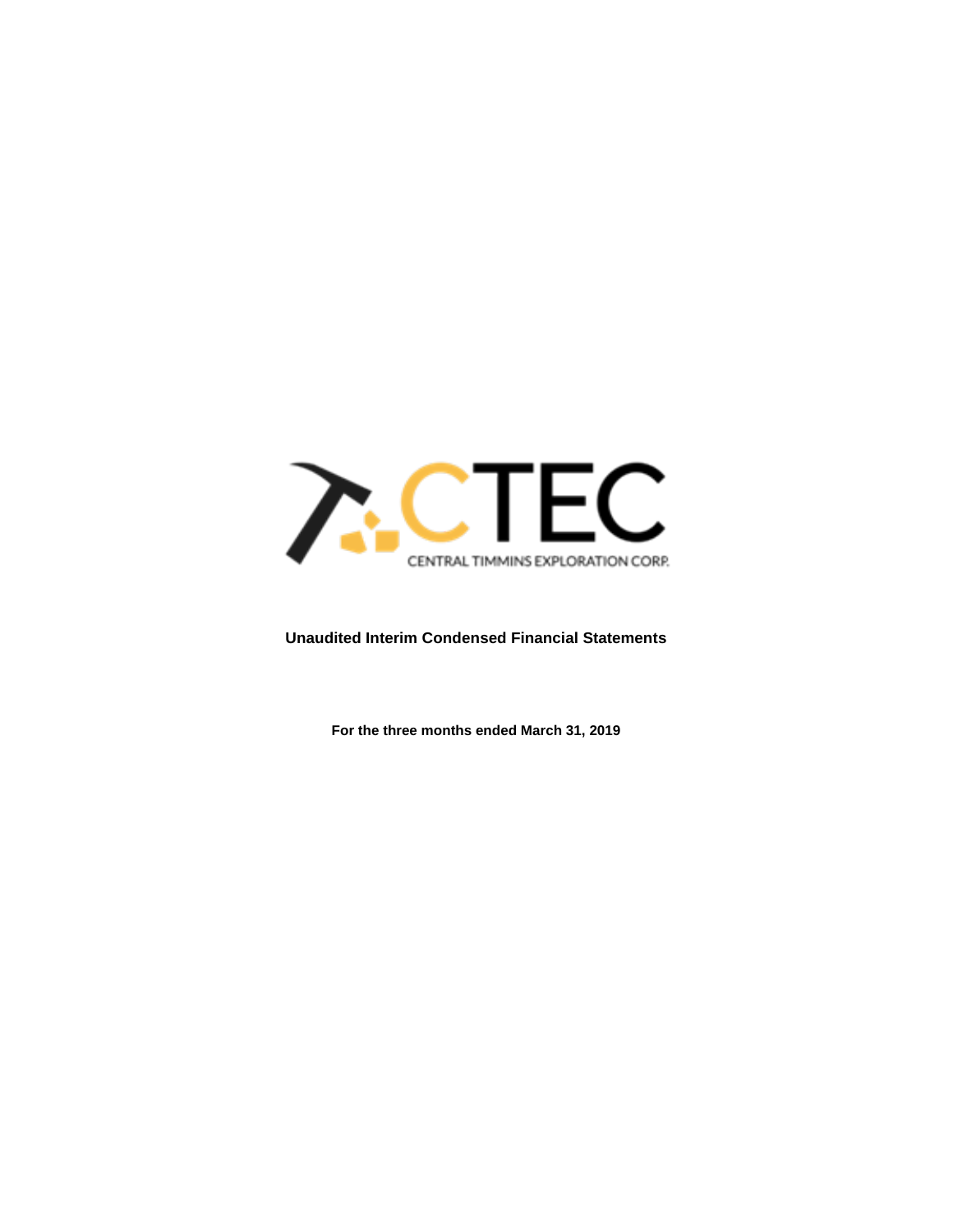

## **MANAGEMENT'S RESPONSIBILITY FOR INTERIM FINANCIAL REPORTING**

The accompanying interim condensed financial statements of Central Timmins Exploration Corp. (the "Company") are the responsibility of management and the Board of Directors of the Company.

The unaudited interim condensed financial statements have been prepared by management, on behalf of the Board of Directors, in accordance with the accounting policies disclosed in the notes to the unaudited interim condensed financial statements. Where necessary, management has made informed judgments and estimates in accounting for transactions which were not complete at the balance sheet date. In the opinion of management, the unaudited interim condensed financial statements have been prepared within acceptable limits of materiality and are in accordance with International Financial Reporting Standards ("IFRS") as issued by the International Accounting Standards Board ("IASB") using accounting policies consistent with IFRSs appropriate in the circumstances.

The Board of Directors is responsible for reviewing and approving the unaudited interim condensed financial statements together with other financial information of the Company and for ensuring that management fulfills its financial reporting responsibilities. An Audit Committee assists the Board of Directors in fulfilling this responsibility. The Audit Committee meets with management to review the financial reporting process and the unaudited interim condensed financial statements together with other financial information of the Company. The Audit Committee reports its findings to the Board of Directors for its consideration in approving the unaudited interim condensed financial statements together with other financial information of the Company for issuance to the shareholders.

Management recognizes its responsibility for conducting the Company's affairs in compliance with established financial standards, and applicable laws and regulations, and for maintaining proper standards of conduct for its activities.

"Charles Gryba" "Arvin Ramos" President and Director

### **NOTICE TO READER**

Under National Instrument 51-102, Part 4, subsection 4.3 (3) (a), if an auditor has not performed a review of the unaudited interim condensed financial statements, they must be accompanied by a notice indicating that the financial statements have not been reviewed by an auditor.

The accompanying unaudited interim condensed financial statements of the Corporation have been prepared by and are the responsibility of the Company's management.

The Corporation's independent auditor has not performed a review of these financial statements in accordance with standards established by the Canadian Institute of Chartered Accountants for a review of unaudited interim condensed financial statements by an entity's auditor.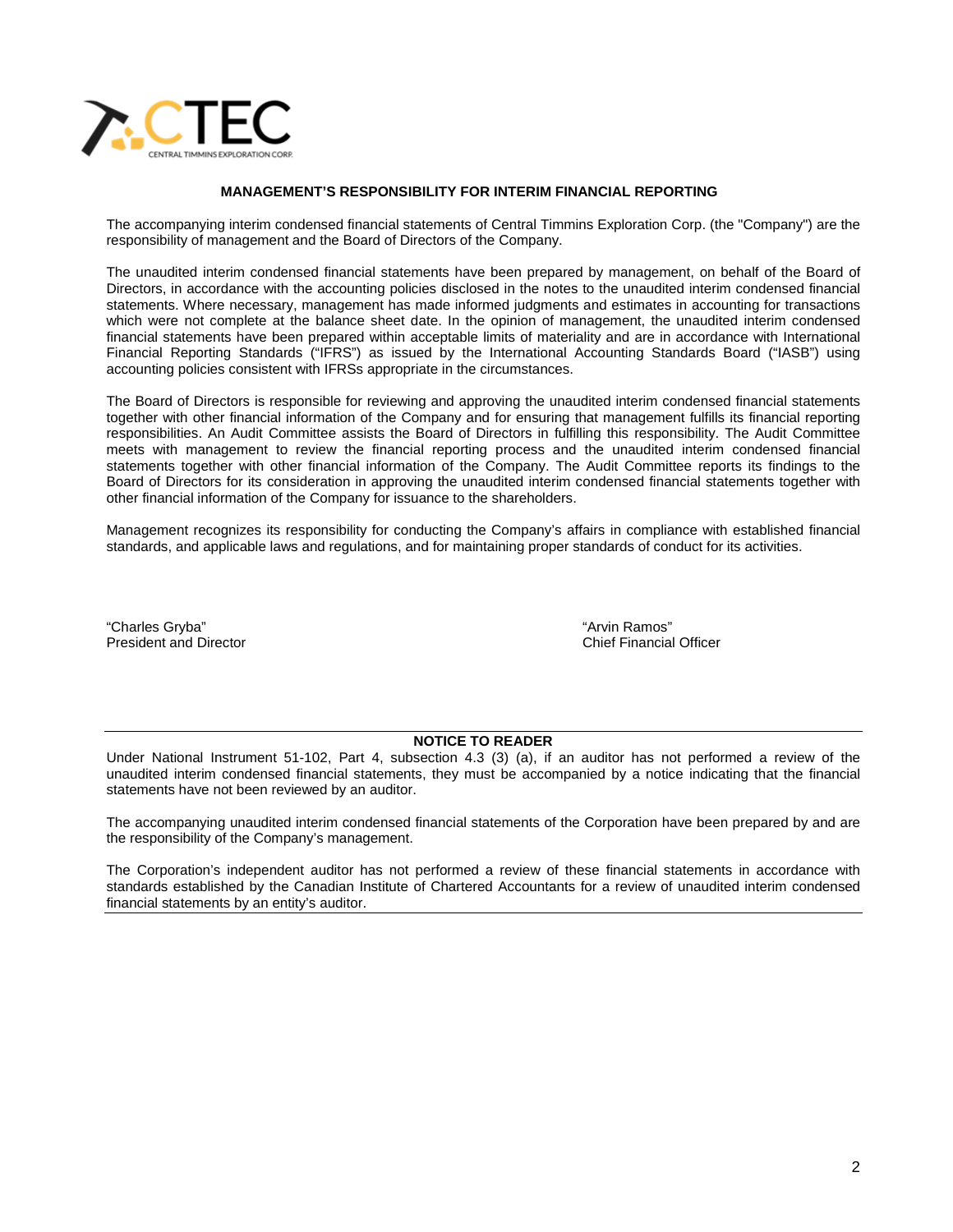

## **Statements of Financial Position**

**(Expressed in Canadian Dollars)**

| As at,                                            | March 31,<br>2019 | December 31,<br>2018 |
|---------------------------------------------------|-------------------|----------------------|
|                                                   | (Unaudited)       | (Audited)            |
|                                                   | \$                | \$                   |
| <b>Assets</b>                                     |                   |                      |
| <b>Current Assets</b>                             |                   |                      |
| Cash (Note 6)                                     | 1,633,332         | 2,068,312            |
| Receivables and other assets (Note 7)             | 158,029           | 89,105               |
|                                                   | 1,791,361         | 2,157,417            |
| <b>Non-Current Assets</b>                         |                   |                      |
| Right-of-use asset (Note 8)                       | 52,180            |                      |
| <b>Total Assets</b>                               | 1,843,541         | 2,157,417            |
| <b>Liabilities</b>                                |                   |                      |
| <b>Current Liabilities</b>                        |                   |                      |
| Trade and other payables (Notes 9 and 12)         | 366,523           | 129,953              |
| Current portion of lease liability (Note 10)      | 38,845            |                      |
| Premium liability on flow-through shares          | 199,000           | 375,000              |
|                                                   | 604,368           | 504,953              |
| <b>Non-Current Liabilities</b>                    |                   |                      |
| Lease liabilities (Note 10)                       | 13,972            |                      |
| <b>Total Liabilities</b>                          | 618,340           | 504,953              |
|                                                   |                   |                      |
| <b>Shareholders' Equity</b>                       |                   |                      |
| Capital stock (Note 13)                           | 2,792,644         | 2,792,644            |
| Warrant reserve (Note 14)                         | 126,962           | 126,962              |
| Share-based payment reserve (Note 13)             | 147,366           | 112,776              |
| Deficit                                           | (1,841,771)       | (1,379,918)          |
|                                                   | 1,225,201         | 1,652,464            |
| <b>Total Liabilities and Shareholders' Equity</b> | 1,843,541         | 2,157,417            |

Commitments and Contingencies (Note 15) Subsequent Events (Note 16)

Approved by the Board of Directors

"Julian Kemp"<br>Director

"Charles Gryba"<br>Director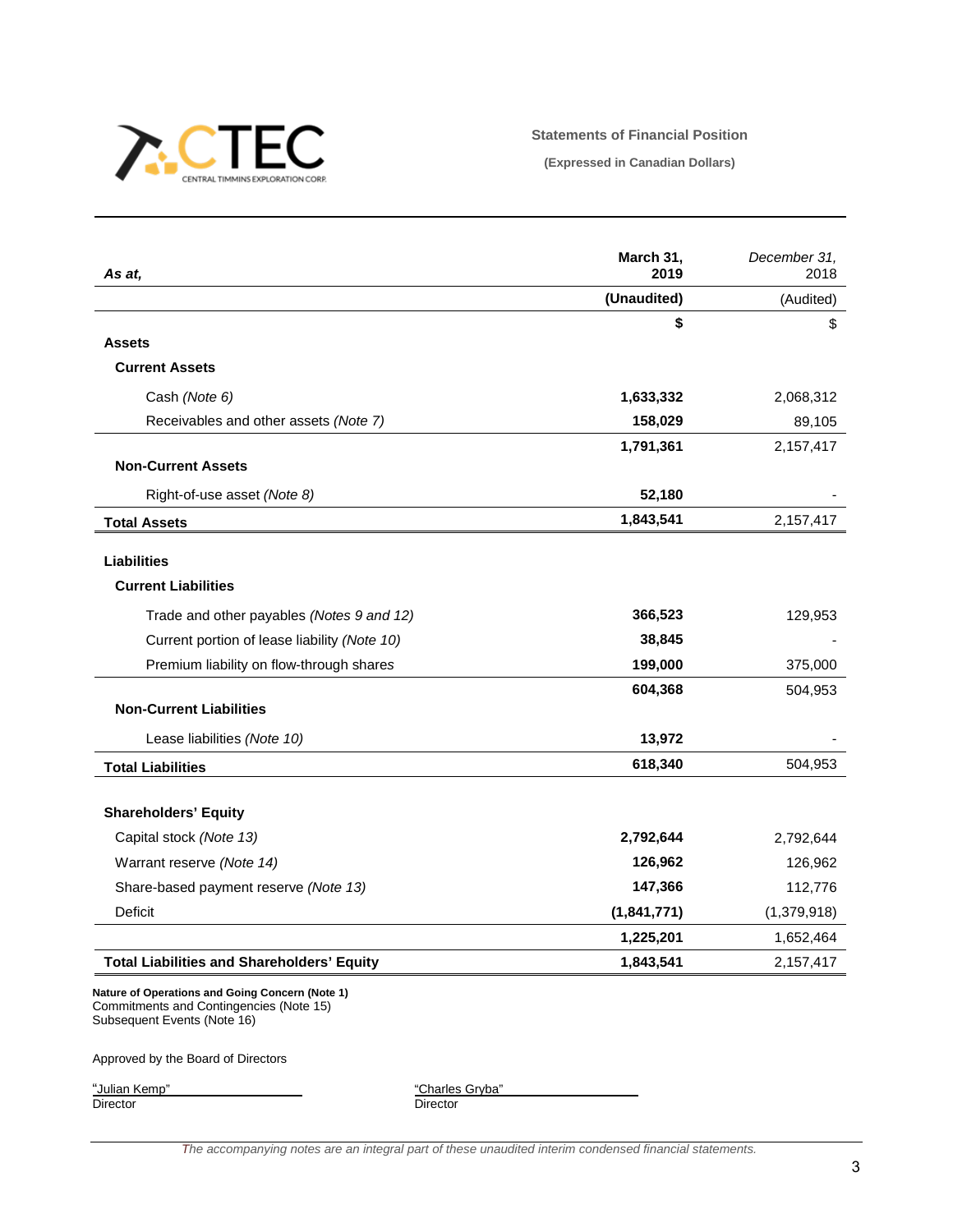

**Statement of Income (Loss) and Comprehensive Income (Loss) (Expressed in Canadian Dollars) (Unaudited)**

| Three months ending March 31,                                     | 2019          | 2018        |
|-------------------------------------------------------------------|---------------|-------------|
|                                                                   | \$            | \$          |
| <b>Administrative Expenses</b>                                    |               |             |
| Professional fees                                                 | 51,165        | 61,787      |
| General and administrative                                        | 13,337        | 4,505       |
| Depreciation (Note 8)                                             | 9,784         |             |
| Share-based payments                                              | 34,590        |             |
| Interest expense (Note 10)                                        | 1,472         |             |
| Interest on related party loans                                   |               | 5,465       |
| Shareholder information                                           | 15,284        | 672         |
| Investor relations and travel                                     | 27,894        | 1,575       |
| <b>Total Administrative Expenses</b>                              | (153, 526)    | (74,004)    |
| Exploration and evaluation expenditures (Note 3)                  | (484, 327)    | (15, 831)   |
| Flow-through share premium recovery                               | 176,000       |             |
| Gain on debt forgiveness (Note 12 and 13)                         |               | 113,438     |
| Net Income (loss) and comprehensive income (loss) for the period  | (461, 853)    | 23,603      |
|                                                                   |               |             |
| Income (loss) per share - basic and diluted                       | \$<br>(0.009) | \$<br>0.001 |
| Weighted average number of shares outstanding - basic and diluted | 51,350,000    | 20.060.000  |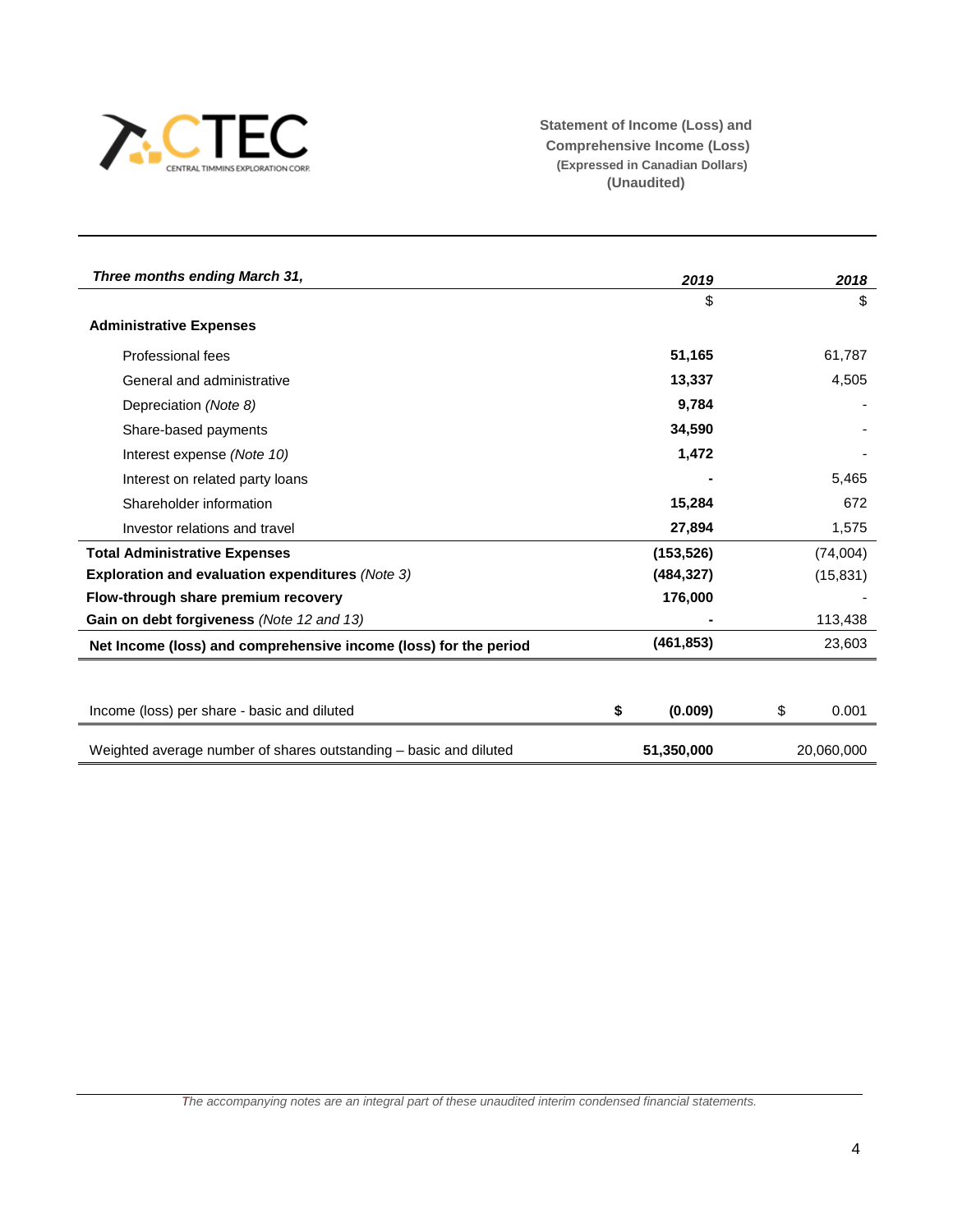

# **Statements of Changes in Equity (Expressed in Canadian Dollars) (Unaudited)**

|                                                    |                            | <b>Capital Stock</b> |            | <b>Reserves</b>                |    |                 |                    |                  |
|----------------------------------------------------|----------------------------|----------------------|------------|--------------------------------|----|-----------------|--------------------|------------------|
|                                                    | <b>Number of</b><br>shares |                      | Amount     | <b>Share-based</b><br>payments |    | <b>Warrants</b> | <b>Deficit</b>     | Total            |
| Balance at December 31, 2017                       | 15,000,000                 | \$                   | 150,000    | \$                             |    |                 | \$<br>(475, 582)   | \$<br>(325, 582) |
| Private placement (Note 13)                        | 8,900,000                  |                      | 545,000    |                                |    |                 |                    | 545,000          |
| Debt conversion (Note 12 and 13)                   | 4,900,000                  |                      | 245,000    |                                |    |                 |                    | 245,000          |
| Premium liability on flow-through shares           |                            |                      | (100,000)  |                                |    |                 |                    | (100,000)        |
| Net income and comprehensive income for the period |                            |                      |            |                                |    |                 | 23,603             | 23,603           |
| Balance at March 31, 2018                          | 28,800,000                 | Ŝ.                   | 840,000    | \$                             | \$ |                 | \$<br>(451, 979)   | \$<br>388,021    |
| Private Placement (Note 13)                        | 22,250,000                 |                      | 2,725,000  |                                |    |                 |                    | 2,725,000        |
| Premium liability on flow-through shares           |                            |                      | (375,000)  |                                |    |                 |                    | (375,000)        |
| Shares issued for property payment (Note 3)        | 200,000                    |                      | 20,000     |                                |    |                 |                    | 20,000           |
| Shares issued for MOU agreement (Note 3)           | 100,000                    |                      | 12,000     |                                |    |                 |                    | 12,000           |
| Share issuance cost - legal                        |                            |                      | (129, 177) |                                |    |                 |                    | (129, 177)       |
| Share issuance cost - cash                         |                            |                      | (177, 400) |                                |    |                 |                    | (177, 400)       |
| Reserve on issuance of stock options (Note 13)     |                            |                      |            | 112,776                        |    |                 |                    | 112,776          |
| Reserve on issuance of warrants (Note 3 and 14)    |                            |                      |            |                                |    | 4,183           |                    | 4,183            |
| Reserve on issuance of warrants (Note 14)          |                            |                      | (122, 779) |                                |    | 122,779         |                    |                  |
| Net loss and comprehensive loss for the year       |                            |                      |            |                                |    |                 | (927, 939)         | (927, 939)       |
| Balance at December 31, 2018                       | 51,350,000                 | \$                   | 2,792,644  | \$<br>112,776                  | \$ | 126,962         | \$<br>(1,379,918)  | \$<br>1,652,464  |
| Reserve on issuance of stock options (Note 13)     |                            |                      |            | 34,590                         |    |                 |                    | 34,590           |
| Net loss and comprehensive loss for the year       |                            |                      |            |                                |    |                 | (461, 853)         | (461, 853)       |
| Balance at March 31, 2019                          | 51,350,000                 | S.                   | 2,792,644  | 147,366                        | \$ | 126,962         | \$<br>(1,8,41,771) | \$<br>1,225,201  |

*The accompanying notes are an integral part of these unaudited interim condensed financial statements.*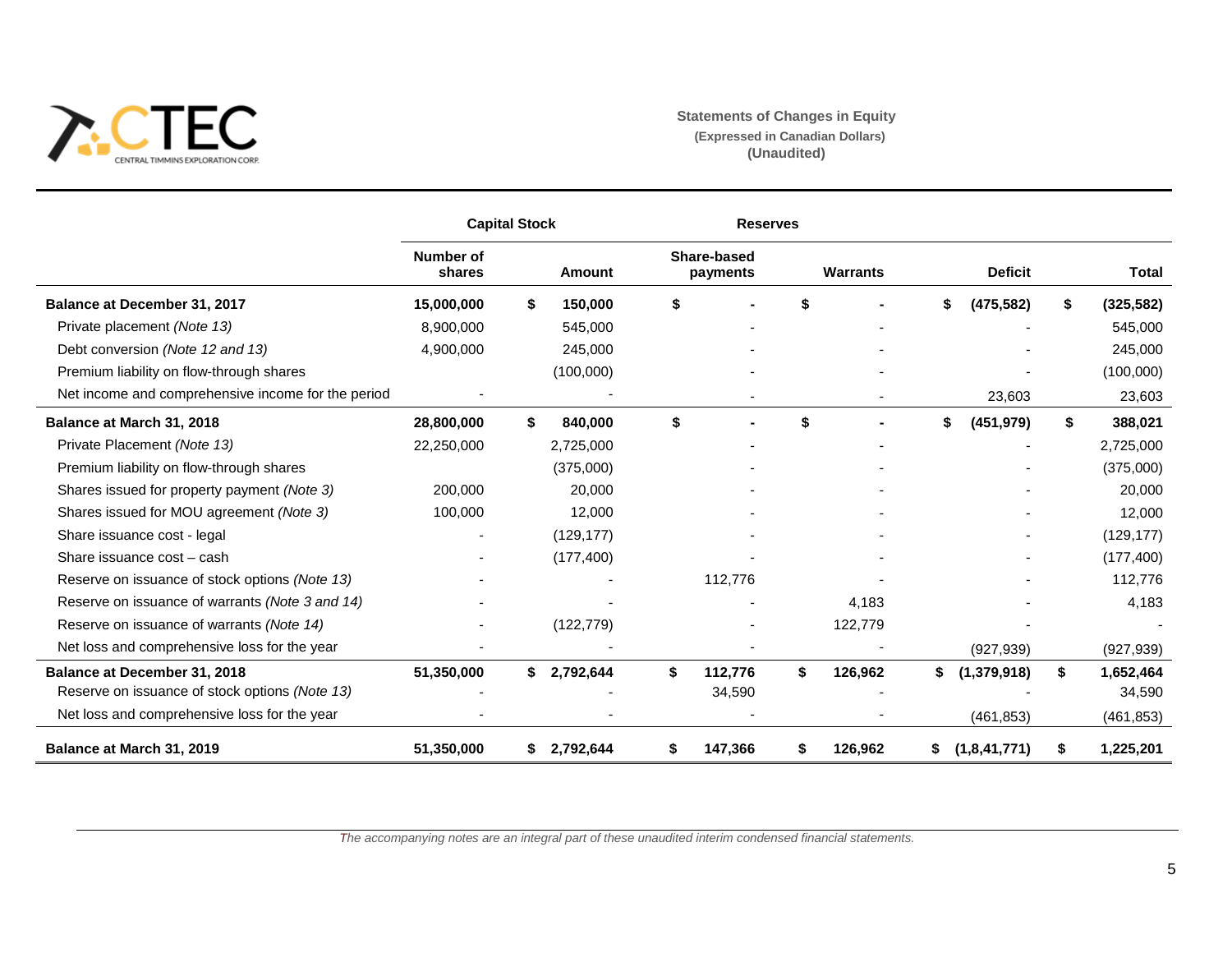

| Three months ending March 31,                                | 2019       | 2018       |
|--------------------------------------------------------------|------------|------------|
| <b>Operating activities</b>                                  | \$         | \$         |
| Net income (loss) for the period                             | (461, 853) | 23,603     |
| Items not involving cash:                                    |            |            |
| Accrued interest on related party loans                      |            | 5,465      |
| Share-based payments                                         | 34,590     |            |
| Depreciation (Note 8)                                        | 9,784      |            |
| Interest Expense (note 10)                                   | 1,472      |            |
| Gain on debt forgiveness                                     |            | (113, 438) |
| Flow-through share premium recovery                          | (176,000)  |            |
| Change in non-cash working capital:                          |            |            |
| Receivables and other assets                                 | (68, 924)  | (94, 862)  |
| Trade and other payables                                     | 236,570    | (392, 171) |
|                                                              | (424, 361) | (571, 403) |
| <b>Financing activities</b>                                  |            |            |
| Lease Liability (Note 10)                                    | (10, 619)  |            |
| Proceeds from private placement, net of share issuance costs |            | 545,000    |
|                                                              | (10, 619)  | 545,000    |
| Decrease in cash                                             | (434,980)  | (26, 403)  |
| Cash at beginning of period                                  | 2,068,312  | 499,977    |
| Cash at end of period                                        | 1,633,332  | 473,574    |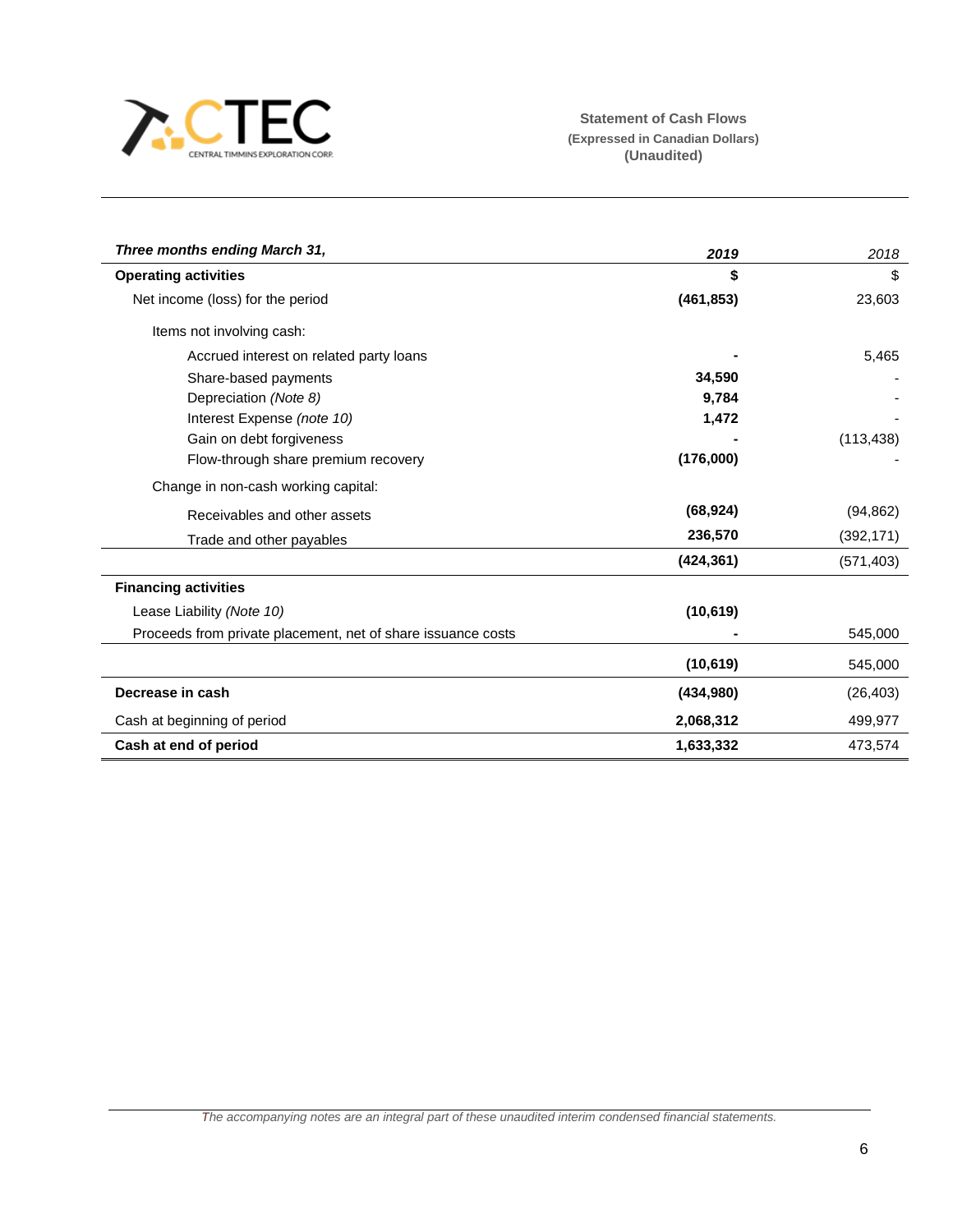

# **1. NATURE OF OPERATIONS AND GOING CONCERN**

Central Timmins Exploration Corp. (the "Company" or "CTEC") was incorporated on November 10, 2017 under the laws of the Canada Business Corporations Act.

The Company's head office is located at 200 Bay Street, Suite 2350, Toronto, ON, Canada, M5J 2J2. The Company is an exploration stage company whose current focus is on acquiring interests in exploration properties in Timmins, Ontario, Canada. Substantially all of the Company's efforts are devoted to financing and acquiring these properties. There has been no determination whether the Company's interests in mineral properties will contain mineral reserves which are economically recoverable.

On October 4, 2018 the Company filed a Final Prospectus with the Ontario Securities Commission and on October 16, 2018, the Company closed its initial public offering of 15,000,000 common shares at \$0.10 per share for aggregate gross proceeds of \$1,500,000. The Company's common shares commenced trading October 16, 2018 on the TSX Venture Exchange (the "Exchange") under the symbol "CTEC".

As at March 31, 2019, the Company had working capital of \$1,186,993 (December 31, 2018 - \$1,652,464), had not yet achieved profitable operations, had accumulated losses of \$1,841,771 (December 31, 2018 - \$\$1,379,918) and expects to incur future losses in the development of its business. These conditions indicate the existence of material uncertainties that may cast significant doubt about the Company's ability to continue as a going concern. These financial statements have been prepared on the basis that the Company will continue as a going concern and do not reflect the adjustments to the carrying values of assets and liabilities and the reported expenses and statement of financial position classifications that would be necessary if the Company were unable to realize its assets and settle its liabilities as a going concern in the normal course of operations. Such adjustments could be material.

The business of mining and exploring for minerals involves a high degree of risk and there can be no assurance that future exploration programs will result in profitable mining operations. The Company's continued existence will be dependent upon the preservation of its interest in the underlying properties, the discovery of economically recoverable reserves, the achievement of profitable operations, or the ability of the Company to raise additional financing, if necessary, or alternatively upon the Company's ability to dispose of its interests on an advantageous basis.

The Company will require substantial additional funds to explore and, if warranted, develop its acquired exploration properties. The Company has limited financial resources and no current source of recurring revenue, and there is no assurance that additional funding will be available to the Company to carry out the completion of its planned exploration activities. There can be no assurance that the Company will be able to obtain adequate financing in the future or that the terms of such financing will be favourable. Failure to obtain such additional financing could result in the delay or indefinite postponement of future exploration and property development. The terms of any additional financing obtained by the Company could result in significant dilution to the shareholders of the Company.

Management plans to secure the necessary financing through the issuance of new equity or debt instruments. Nevertheless, there is no assurance that these initiatives will be successful.

## **2. BASIS OF PREPARATION**

#### **2.1 Statement of compliance**

These unaudited interim condensed financial statements, including comparatives, have been prepared in accordance with International Accounting Standards ("IAS") 34 'Interim Financial Reporting' ("IAS 34") using accounting policies consistent with the International Financial Reporting Standards ("IFRS") issued by the International Accounting Standards Board ("IASB") and Interpretations of the International Financial Reporting Interpretations Committee ("IFRIC").

These unaudited interim condensed financial statements were authorized for issuance by the Board of Directors of the Company on May 29, 2019.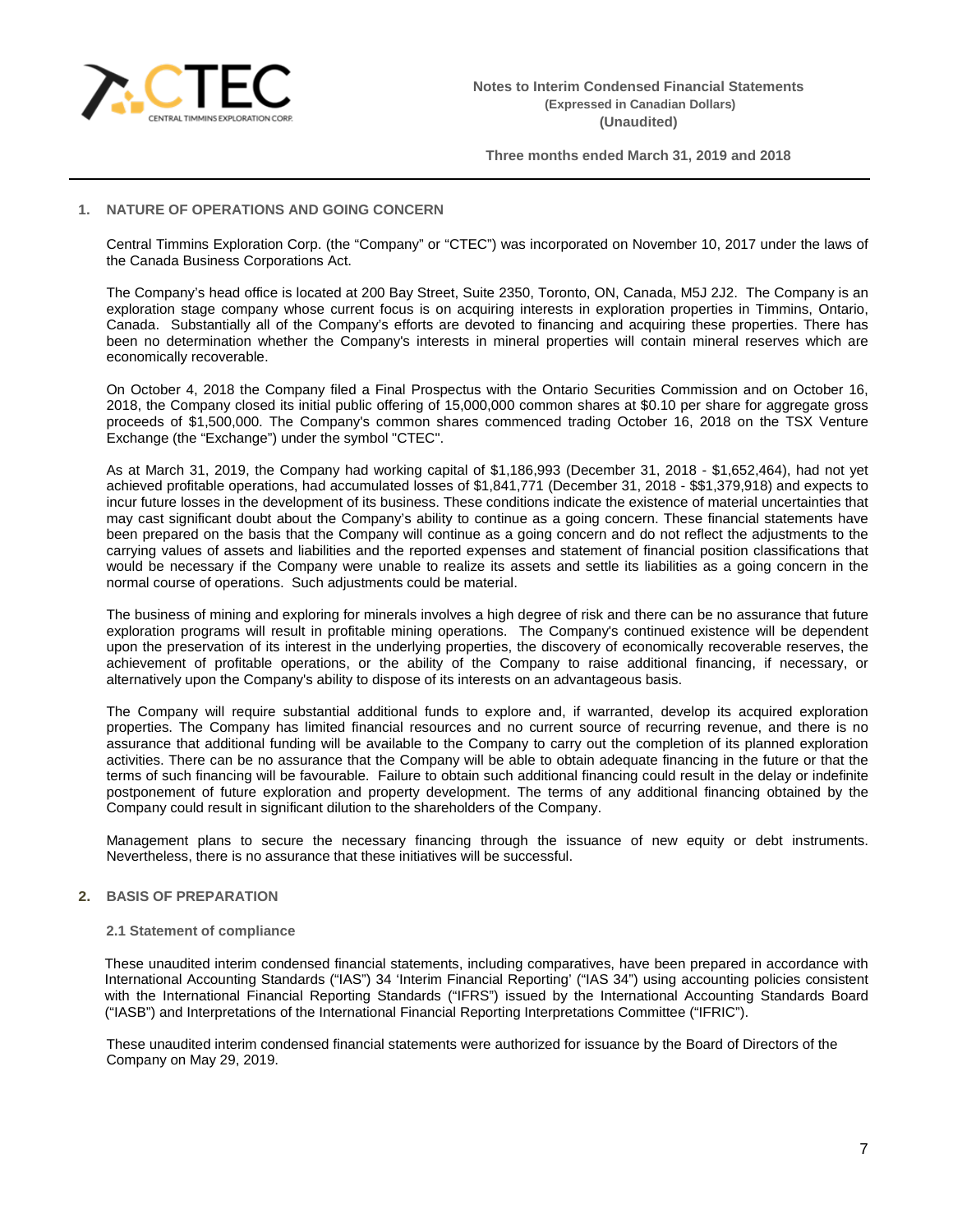

## **2. BASIS OF PREPARATION** (continued)

**2.2 Basis of presentation and functional and presentation currency**

These unaudited interim condensed financial statements have been prepared under the historical cost basis, except for certain assets which are measured at fair value as explained in the accounting policies set out in Note 3 of the Company's annual audited financial statements for the year ended December 31, 2018. In addition, these unaudited interim condensed financial statements have been prepared using the accrual basis of accounting except for cash flow information. Management advises readers of these unaudited interim condensed financial statements to review the audited financial statements and accompanying notes for the year ended December 31, 2018 in conjunction with the review of these statements.

The financial statements are presented in Canadian Dollars, which is also the functional currency of the Company.

## **2.3 Significant accounting judgments and estimates**

The preparation of financial statements in conformity with IFRS requires management to make judgments and estimates and form assumptions that affect the reported amounts of assets and liabilities at the date of the financial statements and reported amounts of revenues and expenses during the reporting period. On an ongoing basis, management evaluates its judgments and estimates in relation to assets, liabilities, revenue and expenses. Management uses historical experience and various other factors it believes to be reasonable under the given circumstances as the basis for its judgments and estimates. Actual outcomes may differ from these estimates under different assumptions and conditions.

The most significant estimates and judgments relate to, but are not limited to, the following:

- determination of the flow-through share premium requires the use of estimates when calculating the premium associated with the issuance of flow-through shares compared with common shares;
- the calculation of the fair value of share-based payments requires the use of estimates of inputs in the Black-Scholes option pricing valuation model;
- accounting policy for exploration and evaluation expenditures as an expense;
- ownership and control of property requires the use of judgment;
- incremental borrowing rate to obtain an asset of similar value to the right-of-use asset;
- provisions for income taxes expected to be paid based on a qualitative assessment of relevant factors; and
- assessment of the going concern assumption as detailed in Note 1 to the financial statements.

**2.4 Adoption of new and revised standards and interpretations**

• IFRS 16 – Leases – In January 2016, the IASB issued IFRS 16 - Leases ("IFRS 16"), replacing IAS 17 - Leases. IFRS 16 provides a single lessee accounting model and requires the lessee to recognize assets and liabilities for all leases on its statement of financial position, providing the reader with greater transparency of an entity's lease obligations.

At January 1, 2019, the Company adopted the following and there was no material impact on the Company's financial statements.

All leases are accounted for by recognizing a right-of-use asset and a lease liability except for:

- Leases of low value assets; and
- Leases with a duration of twelve months or less.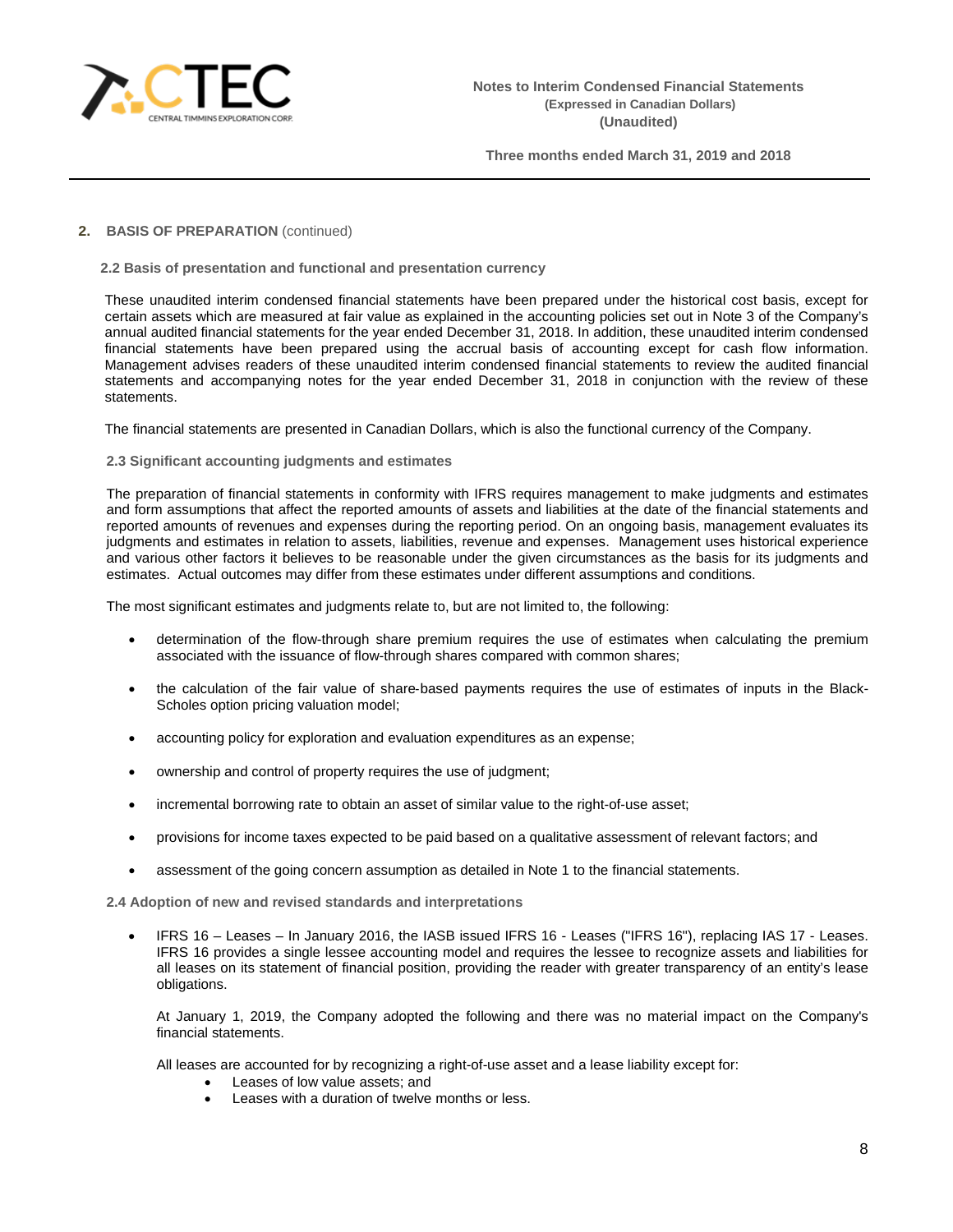

## **2. BASIS OF PREPARATION** (continued)

#### **2.4 Adoption of new and revised standards and interpretations** (continued)

Lease liabilities are measured at the present value of the contractual payments due to the lessor over the lease term, with the discount rate determined by the incremental borrowing rate on commencement of the lease is used. Variable lease payments are only included in the measurement of the lease liability if they depend on an index or rate. In such cases, the initial measurement of the lease liability assumes the variable element will remain unchanged throughout the lease term. Other variable lease payments are expensed in the period to which they relate.

On initial recognition, the carrying value of the lease liability also includes:

- Amounts expected to be payable under any residual value guarantee;
- The exercise price of any purchase option granted if it is reasonable certain to assess that option;
- Any penalties payable for terminating the lease, if the term of the lease has been estimated on the basis of termination option being exercised.

Right-of-use assets are initially measured at the amount of the lease liability, reduced for any lease incentives received, and increased for:

- Lease payments made at or before commencement of the lease;
- Initial direct costs incurred; and
- The amount of any provision recognized where the Company is contractually required to dismantle, remove or restore the leased asset.

Lease liabilities, on initial measurement, increase as a result of interest charged at a constant rate on the balance outstanding and are reduced for lease payments made.

Right-of-use assets are amortized on a straight-line basis over the remaining term of the lease or over the remaining economic life of the asset if this is judged to be shorter than the lease term.

When the Company revises its estimate of the term of any lease, it adjusts the carrying amount of the lease liability to reflect the payments to make over the revised term, which are discounted at the same discount rate that applied on lease commencement. The carrying value of lease liabilities is similarly revised when the variable element of future lease payments dependent on a rate or index is revised. In both cases an equivalent adjustment is made to the carrying value of the right-of-use asset, with the revised carrying amount being amortized over the remaining (revised) lease term.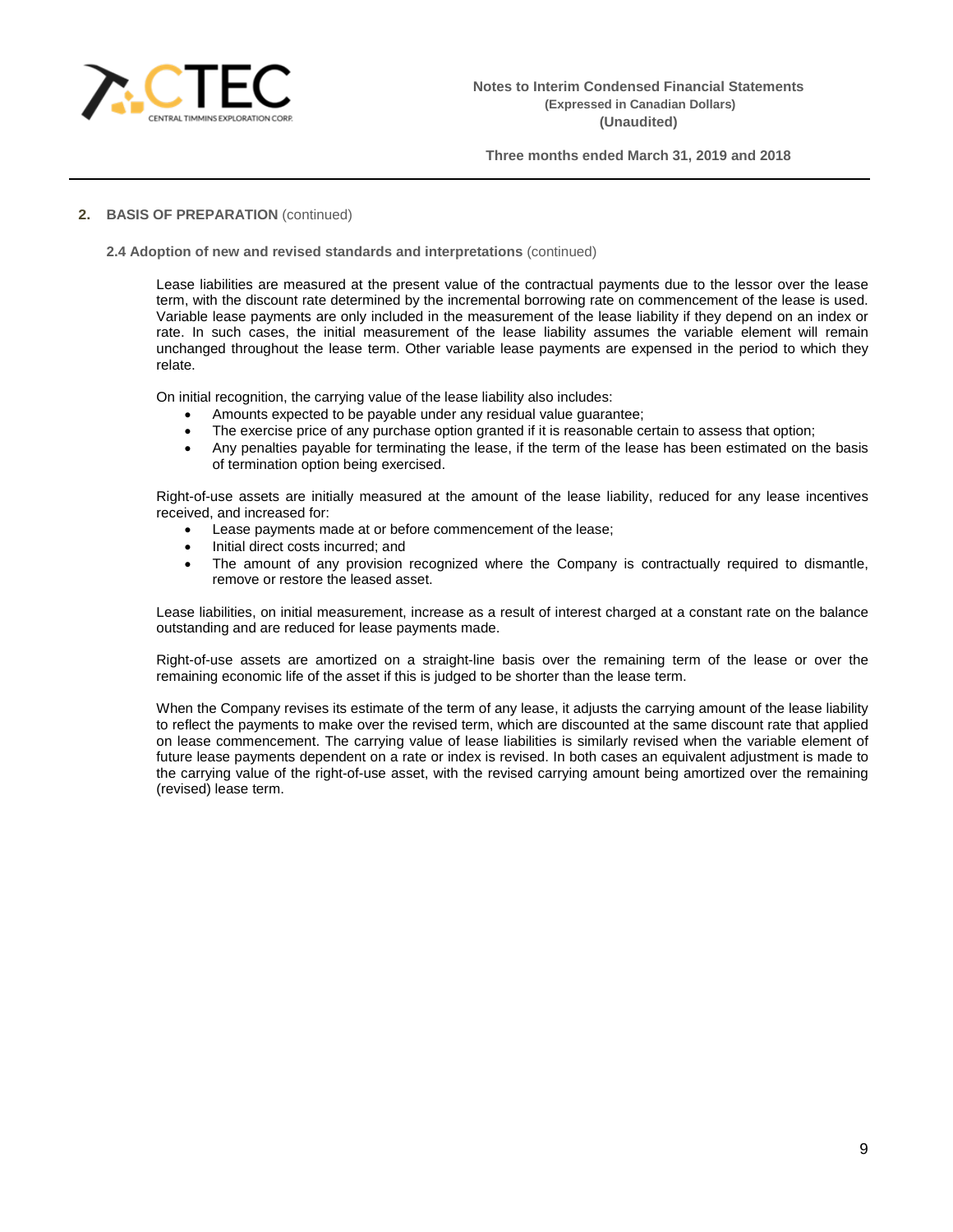

# **3. EXPLORATION AND EVALUATION EXPENDITURES**

The exploration and evaluation expenditures of the Company are detailed as follows:

|                                         | Three months ended<br><b>March 31 2019</b> | Three months ended<br>March 31 2018 | <b>Cumulative</b><br>to date |
|-----------------------------------------|--------------------------------------------|-------------------------------------|------------------------------|
|                                         |                                            |                                     |                              |
| <b>Timmins Project</b>                  | 484.327                                    | 15.831                              | 1.344.982                    |
| <b>Exploration and evaluation costs</b> | 484.327                                    | 15.831                              | 1,344,982                    |

| <b>Three months ended</b><br><b>March 31 2019</b> |               | Three months ended<br>March 31 2018 |
|---------------------------------------------------|---------------|-------------------------------------|
| Acquisition costs                                 | 14,350<br>\$  | \$<br>$\overline{\phantom{0}}$      |
| Assays                                            | 7,215         |                                     |
| Drilling                                          | 254,240       |                                     |
| Geophysical and MMI Surveys                       | 96,684        | 9,990                               |
| Technical Report (NI 43-101)                      |               |                                     |
| Consulting                                        | 63,200        |                                     |
| Other exploration and evaluation                  | 48,638        | 5,841                               |
|                                                   | 484,327<br>\$ | \$<br>15,831                        |

# **Timmins Project**

On December 22, 2017 Company entered into a definitive purchase and sale agreement (the "Agreement") to purchase the Timmins mineral exploration properties from Claim Post Resources Inc. ("Claim Post"), for a cash consideration payable at closing of \$350,000 and a Net Smelter Royalty (the "NSR") payable to Claim Post that varies from 1% to a maximum of 2%, depending upon the claims and the pre-existing NSR burden. The NSR provides CTEC the option to buy Claim Post's NSR for cash consideration of \$1,500,000 within 24 months of closing, and if the buyout is not fully exercised, the NSR payable to CTEC is capped at \$5,000,000 total, proceeds net (excluding any buy out payments) to Claim Post. The transaction closed on January 8, 2018 and the \$350,000 payment to Claim Post was made. The transaction was subject to regulatory and third-party approvals and customary conditions precedent. No finder's fees were payable in connection with the transaction.

As at March 31, 2019, CTEC had a total of 705 (December 31, 2018 – 511) claim units in the Porcupine Mining District ("The Timmins Area Project"), of which 89 (December 31, 2018 – 89) are patented claims included in the Dayton Agreement, the Racetrack Agreement and the Goldstone Agreement, and 616 (December 31, 2018 – 422) are unpatented claim units.

With the introduction of computer staking in Ontario, CTEC continues to stake claim units mainly in Robb, Turnbull and Bonar Townships covering ground that has good massive sulphide exploration potential for VMS type deposits. As at March 31, 2019 and December 31, 2018, the Company held the following unpatented claim units: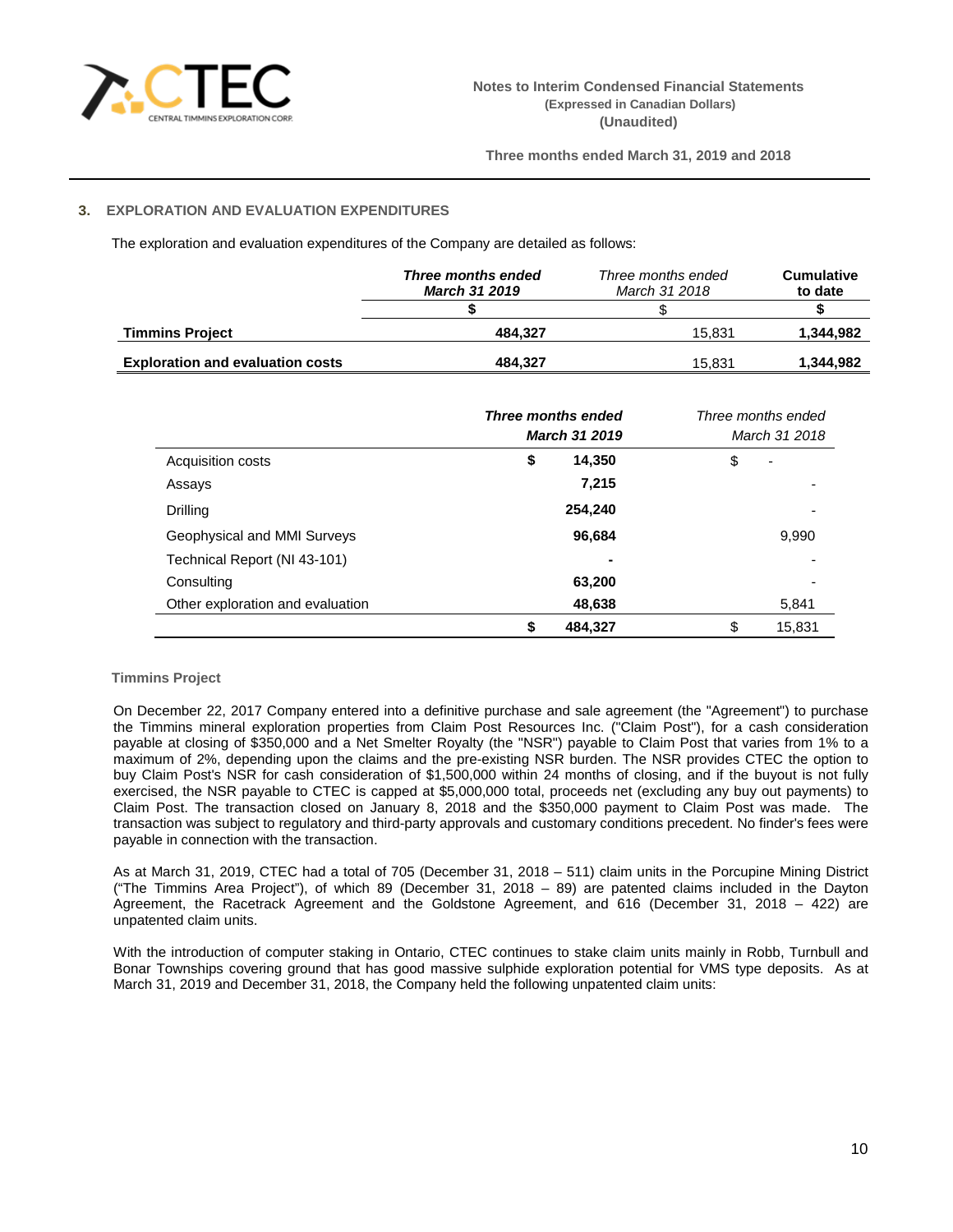

# **3. EXPLORATION AND EVALUATION EXPENDITURES** (continued)

| As at,                   | March 31,<br>2019           | December 31,<br>2018 |
|--------------------------|-----------------------------|----------------------|
|                          | # of Claims<br><b>Units</b> | # of Claims<br>Units |
| Deloro Township          | 33                          | 44                   |
| Ogden Township           | 91                          | 84                   |
| Mountjoy Township        | 180                         | 197                  |
| Godfrey Township         | 57.5                        | 67                   |
| Jamieson Township        | 22                          | 12                   |
| Jessop Township          | 6                           | 6                    |
| Price Township           | 5.5                         | 6                    |
| Robb Township            | 71                          | 5                    |
| <b>Turnbull Township</b> | 111                         | 1                    |
| <b>Bonar Township</b>    | 25                          |                      |
| Cote Township            | 6                           |                      |
| <b>Tisdale Township</b>  | 3                           |                      |
| Massey Township          | $\mathbf{2}$                |                      |
| <b>Bristol Township</b>  | $\mathbf{2}$                |                      |
| Murphy Township          | 1                           |                      |
|                          | 616                         | 422                  |

On March 20, 2018, the Company entered into a memorandum of understanding (the "MOU") with the Matachewan First Nation and Mattagami First Nation (collectively, the "First Nations") pursuant to which the Company and the First Nations signaled their intent to engage in negotiations toward an impact benefit agreement (an "IBA") regarding the Timmins

Project. Pursuant to the terms of the MOU, the Company has agreed to pay to the First Nations an amount equal to 2% of all costs of the Phase I exploration on the Timmins Project up to the date of the agreement and annually thereafter. The total amount accrued in the three months for these costs was \$7,100 (December 31, 2018 - \$6,700). In addition, an aggregate of 100,000 Common Shares and 100,000 common share purchase warrants ("Warrants") to be issued the date the Company's Common Shares are listed on the TSX Venture Exchange. The Warrants shall be exercisable into Common Shares at a price of \$0.10 per Common

Share for a period of five (5) years following the Closing Date, subject to vesting terms by which 25% vest on the date of issuance and the remaining vest equally over a period of eighteen months from the date of issuance. On October 16, 2018 both the 100,000 Common Shares and the 100,000 common share purchase warrants were issued.

The fair value of these respective warrants has been determined using the Black-Scholes valuation model based on a share price of \$0.10, exercise price of \$0.10, life expectancy of 5 years, volatility of 172.06%, risk free interest rate of 2.40% and a dividend yield of \$nil. The total fair value of these warrants was \$9,489 for which \$4,183 was included in exploration and evaluation expenditures as at year end.

On April 24, 2018, the Company entered into a Mining Claim Acquisition Agreement with Goldstone Resources Inc. ("Goldstone"), to acquire 100 per cent interest in 24 mining claims and 90 per cent interest in 2 additional claims all located in Deloro Township, Ontario ("Faymar Property"). Upon closing, the total consideration payable to Goldstone shall be \$20,000 which will be paid by the issuance of 200,000 common shares of CTEC at a value of \$0.10 per share. Various claims are subject to a net smelter returns royalty of 0.2%.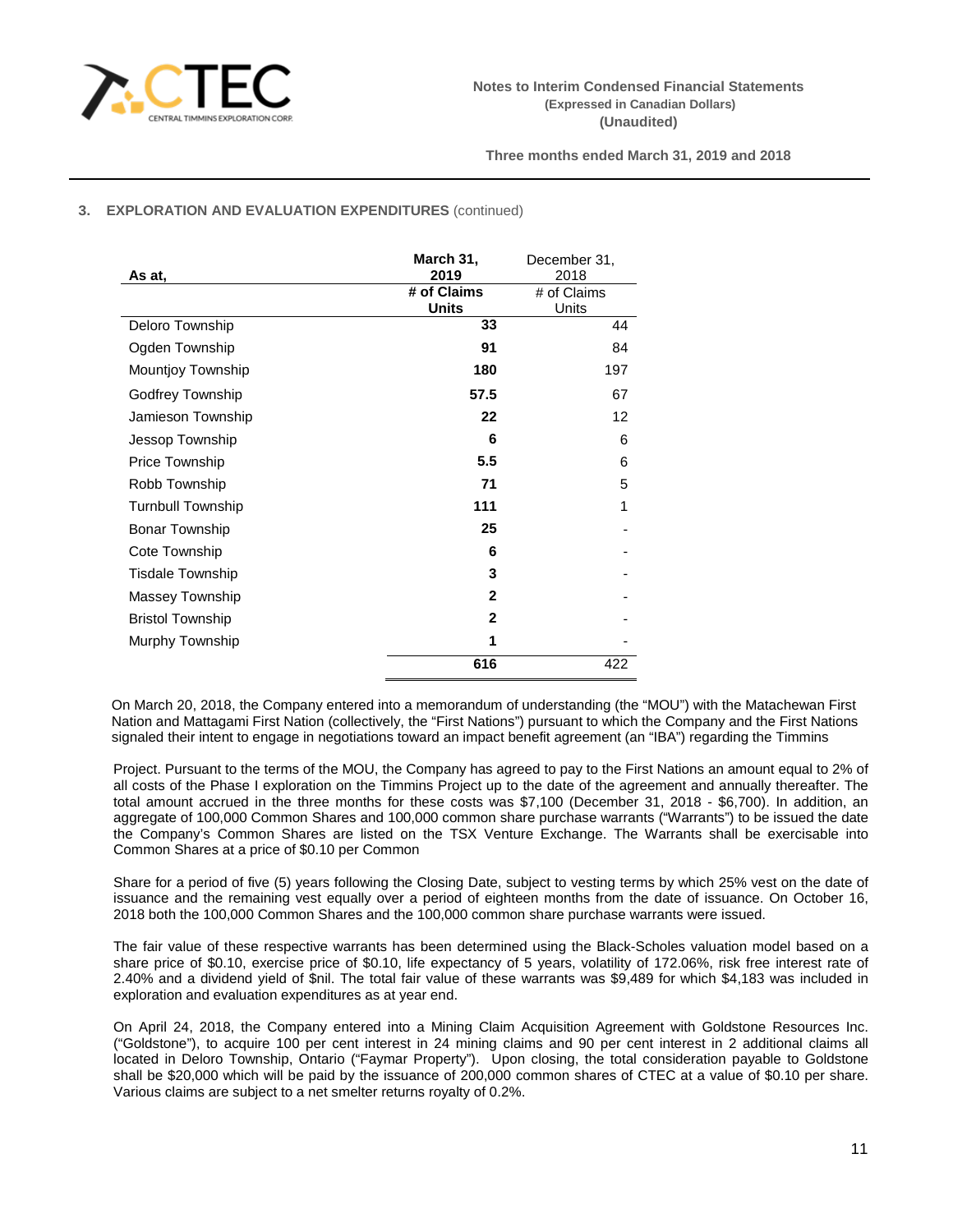

## **3. EXPLORATION AND EVALUATION EXPENDITURES** (continued)

On June 18, 2018, in connection with the Faymar Agreement, the Company and Goldstone entered into a subscription receipt agreement (the "Subscription Receipt Agreement") pursuant to which the Company issued 200,000 subscription receipts ("Subscription Receipts"). Each Subscription Receipt shall, without further payment of any additional consideration, be deemed to have subscribed for one common share issuable upon conversion of the Subscription Receipts, on the earlier of one of the following events: (i) the Company completes an initial public offering and the common shares are listed for trading on a recognized public stock exchange; or (ii) the Company completing a plan of arrangement, amalgamation, reverse takeover, qualifying transaction or any other business combination pursuant to which the common shares (or shares of the resulting issuer) are listed for trading on a recognized stock exchange. The prospectus (Note 12) qualifies the distribution of 200,000 common shares issuable upon conversion of the Subscription Receipts in connection with the Offering. On October 16, 2018 the 200,000 Subscription Receipts converted to 200,000 Common Shares.

### **4. CAPITAL MANAGEMENT**

The Company includes shareholders equity (deficit) in the definition of capital.

The Company manages its capital structure and makes adjustments to it, based on the funds available to the Company, in order to support the acquisition, exploration and development of mineral properties and to ensure it continues as a going concern. The Board of Directors does not establish quantitative return on capital criteria for management, but rather relies on the expertise of the Company's management to sustain future development of the business.

All of the properties in which the Company currently has an interest are in the exploration stage with no operating revenues; as such, the Company is dependent on external financing to fund its activities. In order to carry out the planned exploration and pay for administrative costs, the Company will spend its existing working capital and raise additional amounts as needed. The Company will continue to assess new properties and seek to acquire an interest in additional properties if management feels there is sufficient geologic or economic potential and if it has adequate financial resources to do so.

Recent market conditions have and are expected to continue to have an adverse impact on the ability of junior mining exploration companies to secure equity funding. The Company has historically relied on equity financing to raise capital and will continue its attempts to do so. Although CTEC was successful in securing debt and equity financing in the periods reported, there is no guarantee that future fund-raising attempts will be equally successful.

Management reviews its capital management approach on an ongoing basis and believes that this approach, given the relative size of the Company, is reasonable.

## **5. FINANCIAL INSTRUMENTS AND MANAGEMENT OF FINANCIAL AND OTHER RISK**

The Company classifies financial instrument fair values in a hierarchy comprising three levels reflecting the significance of the inputs used in making the measurements, described as follows:

Level 1: Valuations based on quoted prices (unadjusted) in active markets for identical assets or liabilities;

- Level 2: Valuations based on directly or indirectly observable inputs in active markets for similar assets or liabilities, other than Level 1 prices, such as quoted interest or currency exchange rates; and
- Level 3: Valuations based on significant inputs that are not derived from observable market data, such as discounted cash flow methodologies based on internal cash flow forecasts.

Cash is classified as level 1.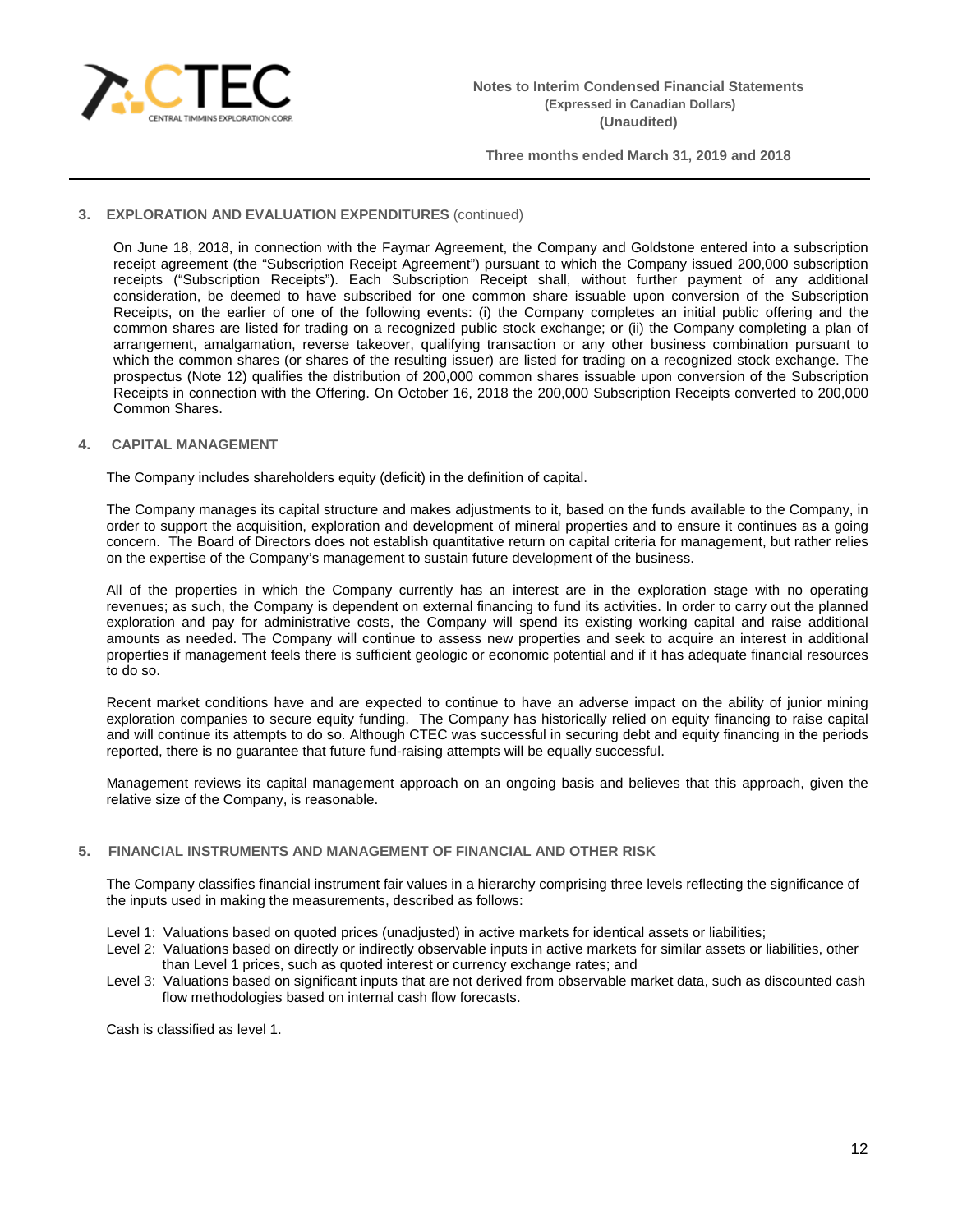

## **5. FINANCIAL INSTRUMENTS AND MANAGEMENT OF FINANCIAL AND OTHER RISK** (continued)

The Company's financial instruments are exposed to financial and other risks as summarized below:

**Fair value**

As at March 31, 2019, the carrying value approximates the fair value amounts of the Company's cash and trade and other payables.

Fair value represents the amount that would be exchanged in an arm's length transaction between willing parties and is best evidenced by a quoted market price if one exists.

Fair value estimates are made at a specific point in time, based on relevant market information and information about financial instruments. These estimates are subject to and involve uncertainties and matters of significant judgment and, therefore, cannot be determined with precision. Changes in assumptions could significantly affect the estimates.

A summary of the Company's risk exposures as it relates to financial instruments are reflected below:

**i) Credit risk**

The Company's credit risk is primarily attributable to cash. The Company has no material concentration of credit risk arising from operations. Cash consists of bank deposits, which are held by a Canadian chartered bank, and management believes the risk of loss is remote. The Company has not experienced any significant collection issues to March 31, 2019.

The Company's maximum exposure to credit risk as at March 31, 2019 and 2018 is the carrying value of cash.

**ii) Liquidity risk**

The Company's approach to managing liquidity risk is to ensure that it will have sufficient liquidity to meet liabilities when due and ensuring an adequate supply of funds to enable the Company to carry out its intended programs. As at March 31, 2019, the Company had a cash balance of \$1,633,332 (December 31, 2018 - \$2,068,312) to settle current liabilities of \$604,368 (December 31, 2018 - \$504,953). All of the Company's financial trade liabilities have contractual maturities of less than one year and are subject to normal trade terms.

As at March 31, 2019, the Company had working capital of \$1,186,993 (December 31, 2018 - \$1,652,464). In order to meet its longer-term working capital needs and property exploration expenditures, theCompany intends on securing additional financing to ensure that those obligations are properly discharged. As such, management believes that the Company will then have sufficient working capital to discharge its current and anticipated obligations for a minimum of one year. There can be no assurance that CTEC will be successful in its efforts to arrange additional financing on terms satisfactory to the Company. If additional financing is raised through the issuance of shares from the treasury of the Company, control of CTEC may change and shareholders may experience additional dilution. If adequate financing is not available or cannot be obtained on a timely basis, the Company may be required to delay, reduce the scope of, or eliminate one or more of its exploration activities or relinquish some or all of its rights to certain of its interests in mineral properties.

**iii) Interest rate risk**

The Company does not have significant interest rate risk as the promissory notes were at a fixed interest rate of 10% (Note 10).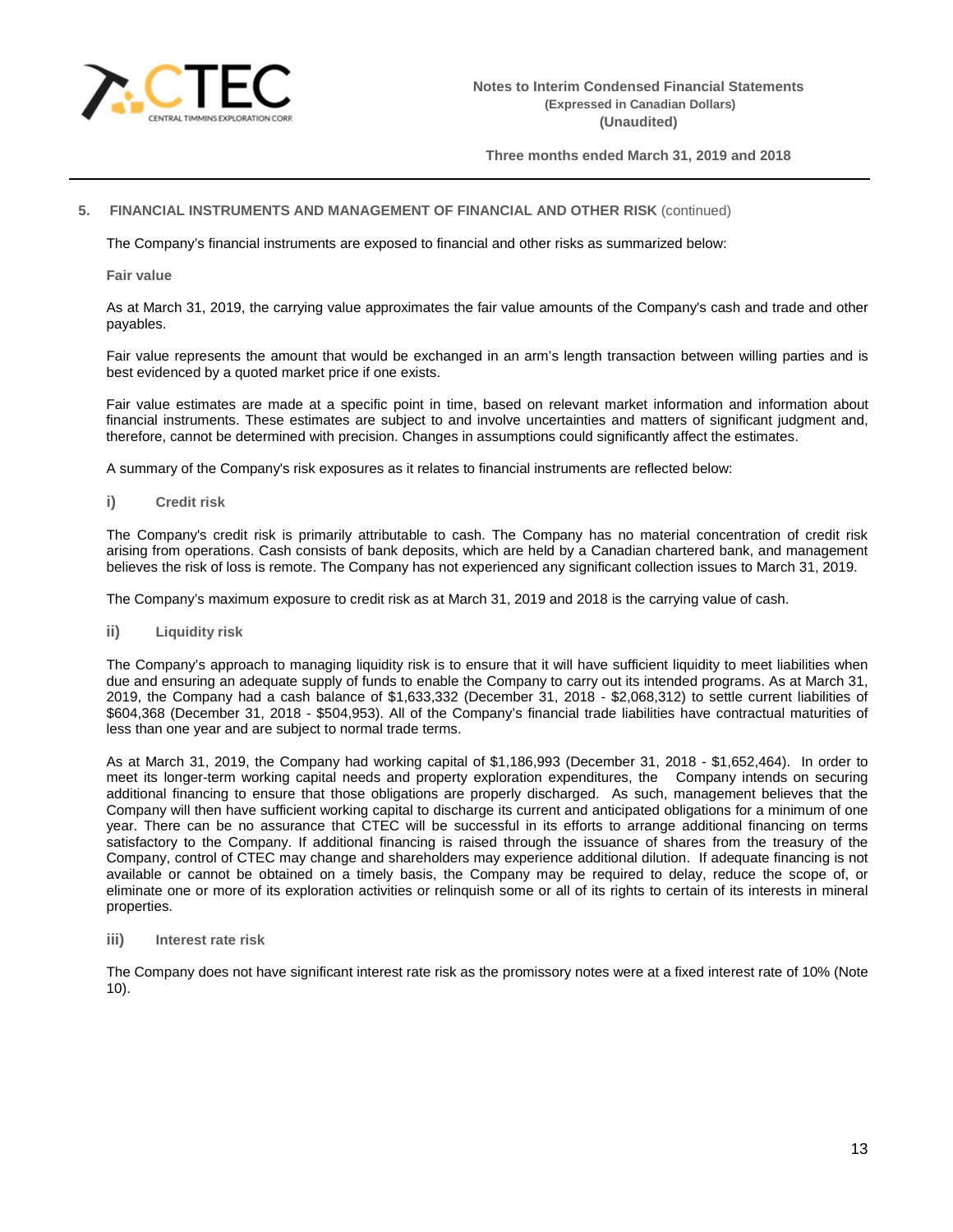

## **6. CASH**

The cash balance at March 31, 2019 consists of \$1,633,332 (December 31, 2018 - \$2,068,312) on deposit with a major Canadian bank.

During the period ending March 31, 2019, the Company raised \$nil (December 31, 2018 – \$1,350,000) in flow-through common share financing which, under the terms of the flow-through financings, these funds must be used to pay for qualifying exploration expenditures, as defined under the Canadian Income Tax Act. As at March 31, 2019, \$530,023 (December 31, 2018 – \$1,000,000) of CTEC's cash balance is required for this purpose.

### **7. RECEIVABLES AND OTHER ASSETS**

The Company's receivables and other assets arise from two main sources: 1) prepaid expenses and 2) harmonized sales tax ("HST") receivable from government taxation authorities. These are broken down as follows:

| As at                              |   | March 31, | December 31, |        |  |
|------------------------------------|---|-----------|--------------|--------|--|
|                                    |   | 2019      |              | 2018   |  |
| Prepaid expenses                   | S | 14.669    | S            | 16.179 |  |
| <b>HST</b> receivable              |   | 143.360   |              | 72,926 |  |
| Total receivables and other assets |   | 158,029   |              | 89,105 |  |

#### **8. RIGHT-OF-USE ASSET**

| IFRS 16 - right-of-use asset recognition | 61.964  |
|------------------------------------------|---------|
| Right-of-use assets at January 1, 2019   | 61.964  |
| Depreciation                             | (9,784) |
| <b>Balance, March 31, 2019</b>           | 52.180  |

Right-of-use assets consist of the lease for the Company's office and are amortized over a period of 19 months.

#### **Maturity Analysis – Contractual Undiscounted Cash Flows**

| Total undiscounted lease obligation | 56.637 |
|-------------------------------------|--------|
| Greater than one year               | 14,159 |
| Less than one year                  | 42.478 |
| As at March 31, 2019                |        |

## **9. TRADE AND OTHER PAYABLES**

Trade and other payables of the Company are principally comprised of amounts outstanding for trade purchases relating to exploration acquisition activities and amounts payable for operating and financing activities. The usual credit period taken for trade purchases is between 30 to 90 days.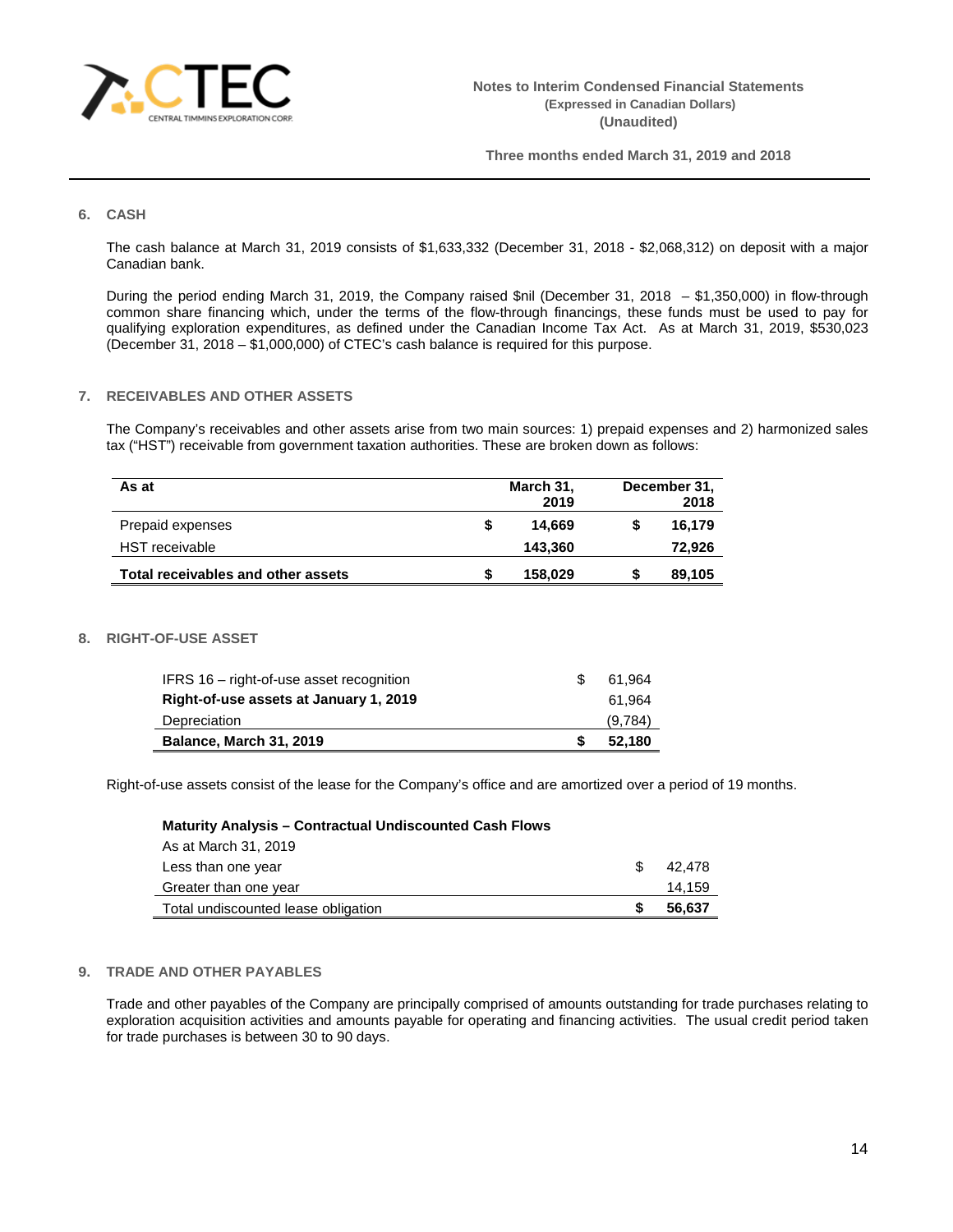

## **9. TRADE AND OTHER PAYABLES** (continued)

The following is an aged analysis of the trade and other payables:

| As at                          | March 31, |         | December 31, |
|--------------------------------|-----------|---------|--------------|
|                                |           | 2019    | 2018         |
| Less than 1 month              |           | 345.017 | 93.441       |
| Over 3 months                  |           | 21.506  | 36.512       |
| Total trade and other payables |           | 366,523 | 129.953      |

## **10. LEASE LIABILITY**

On April 1, 2018, the Company entered into a 28 month sublease lease agreement to lease an office. The lease payments are \$5,540 per month from the commencement date of the lease.

The Company has recorded this lease as a right-of-use asset (note 8) and lease liability in the statement of financial position as at March 31, 2019. At the commencement date of the lease, the lease liability was measured at the present value of the lease payments that were not paid at that date. The lease payments are discounted using an interest rate of 10%, which is the Company's incremental borrowing rate. Effective interest rate is 10.25%. The continuity of the lease liability is presented in the table below:

|                                |                 |                             | <b>Office Lease</b>         |              |              |
|--------------------------------|-----------------|-----------------------------|-----------------------------|--------------|--------------|
| Balance, December 31, 2018     |                 |                             | \$                          |              |              |
| <b>Additions</b>               |                 |                             |                             | 61,964       |              |
| Interest expense               |                 |                             |                             | 1,472        |              |
| Lease payments                 |                 |                             |                             | (10,619)     |              |
| <b>Balance, March 31, 2019</b> |                 |                             | S                           | 52,817       |              |
|                                | Under<br>1 year | <b>Between</b><br>1-2 years | <b>Between</b><br>3-4 years | Over 5 years | Total        |
| Office Lease                   | 38,845<br>\$    | \$<br>13.972                | \$                          | \$           | 52.817<br>\$ |

The Company did not apply IFRS 16 on a fully retrospective basis. As at January 1, 2019, adoption of IFRS 16 had no material impact on the financial statements since there were no operating leases that required the Company to recognize assets and liabilities

## **11. KEY MANAGEMENT COMPENSATION**

The remuneration of directors and other members of key management personnel during the year ended December 31, 2018 were as follows:

| For three months ended March 31,        | 2019   |   | 2018 |
|-----------------------------------------|--------|---|------|
| Management and consulting fees          | 30,000 | S | -    |
| Exploration and evaluation expenditures | 18,000 |   |      |
| Share-based compensation                | 27.480 |   | -    |

In accordance with IAS 24, Related Party Disclosures, key management personnel are those persons having authority and responsibility for planning, directing and controlling the activities of the Company directly or indirectly, including any directors (executive and non-executive) of the Company.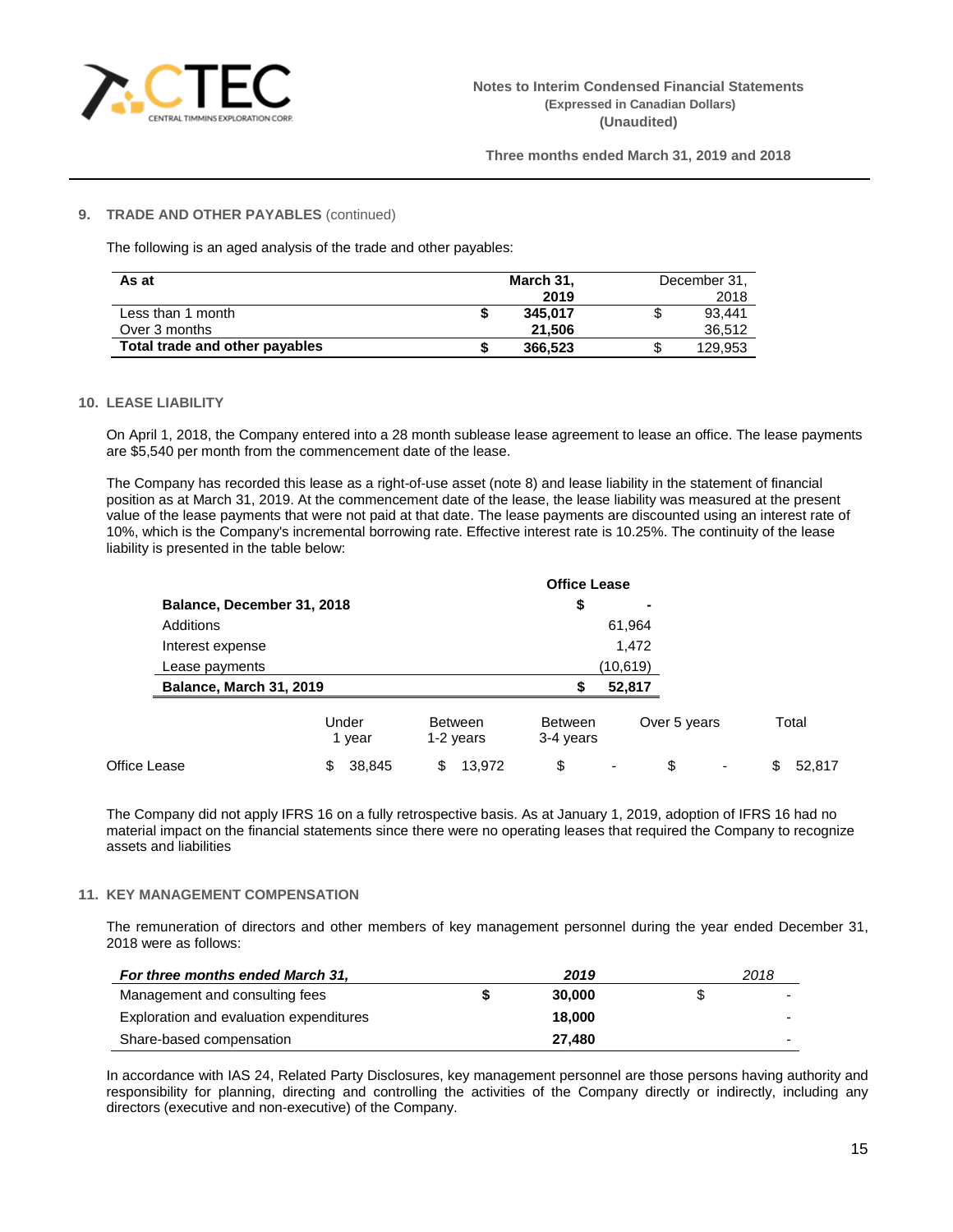

## **12. DUE TO RELATED PARTIES AND RELATED PARTY TRANSACTIONS**

As at March 31, 2019, the trade and other payables balance includes related party amounts of \$2,361 (December 31, 2018 - \$4,962). The related parties are directors and officers of the Company, an individual who is related to the President and CEO of the Company and entities over which executive management and directors have control or significant influence. The amounts are for services rendered during the year and arose as a result of transactions entered into with the related parties in the ordinary course of business.

The Company executed a Promissory Note with certain related parties, being Neville Dastoor, Charles Gryba, Jens Mayer, Mark Wellings, and INFOR Financial Inc. (the "Promissory Note Holders") in the aggregate amount of \$350,000 on December 1, 2017. The Promissory Note is unsecured and bears an interest at a rate 10% calculated and payable semiannually. The Company recorded interest of \$nil during the period for the Promissory Note (December 31, 2018 – \$5,466).

On February 26, 2018 the Company converted the \$350,000 outstanding Promissory Note to common shares of the Company. (See Note 12). As a result, the Company recorded a gain on the settlement of debt totaling \$105,000 and a gain on the forgiveness of debt from interest totaling \$8,438.

On April 1, 2018, the Company entered into an agreement with a consultant related to the President and Chief Executive Officer to perform services for a term of 2 years for \$6,000 per month.

On May 24, 2018, the Company entered into an agreement with the President and Chief Executive Officer to perform services that will commence on the date of the public offering for a term of 3 years for \$10,000 per month.

## **13. CAPITAL STOCK**

#### **(a) Authorized**

As at December 31, 2018, the Company's authorized number of common shares was unlimited and without par value.

#### **(b) Issued**

|                                                 | <b>Number of Shares</b> | <b>Amount</b> |
|-------------------------------------------------|-------------------------|---------------|
| Balance at November 10, 2017                    |                         | \$            |
| Private placement                               | 15,000,000              | 150,000       |
| Balance at December 31, 2017                    | 15,000,000              | \$<br>150,000 |
| Private placement                               | 31,150,000              | 3,270,000     |
| Debt conversion                                 | 4,900,000               | 245,000       |
| Shares issued for property payment              | 200,000                 | 20,000        |
| Shares issued for MOU agreement                 | 100.000                 | 12,000        |
| Share issue costs - legal                       |                         | (129, 177)    |
| Share issue costs - cash                        |                         | (177, 400)    |
| Reserve on issuance of warrants                 |                         | (122, 779)    |
| Premium liability on flow-through shares        |                         | (475,000)     |
| Balance at December 31, 2018 and March 31, 2019 | 51,350,000              | 2.792.644     |

On November 28, 2017 the Company closed a Private Placement for 15,000,000 shares at \$0.01 for proceeds of \$150,000.

On February 26, 2018 the Company closed a Private Placement of 8,600,000 shares, comprised of 3,600,000 shares at \$0.05 and 5,000,000 Flow-through shares at \$0.07 per share and for an aggregate total of \$530,000.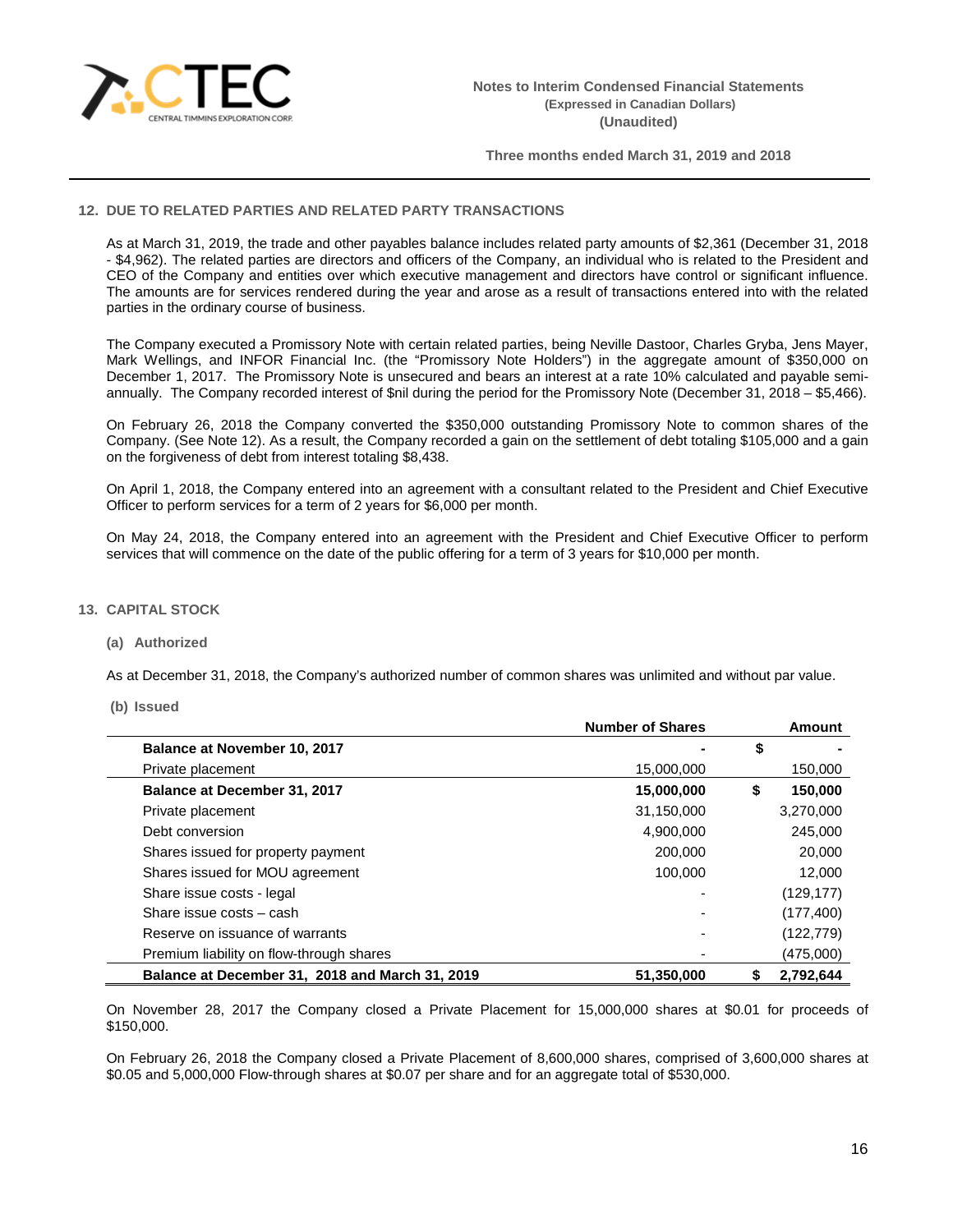

# **13. CAPITAL STOCK** (continued)

**(b) Issued** (continued)

On February 26, 2018 the Company entered into a Conversion Agreement with each of its Promissory Note holders to which the parties agreed to convert \$350,000 of debt for 4,900,000 common shares. The commons shares were valued at a fair value of \$0.05 per share for a total of \$245,000. The remaining \$105,000 was recorded as a gain on debt forgiveness in the statement of income and comprehensive income. The accrued interest amount of \$8,438 was forgiven by the Promissory Note holders at the time of conversion and was recorded as a gain on debt forgiveness in the statement of income and comprehensive income.

On March 12, 2018, the Company completed a private placement for aggregate proceeds of \$15,000, by issuing 300,000 shares at a price of \$0.05 per share.

On October 16, 2018, the Company closed its initial public offering of 15,000,000 common shares at \$0.10 per share for aggregate gross proceeds of \$1,500,000. The Company's common shares commenced trading October 16, 2018 on the TSX Venture Exchange (the "Exchange") under the symbol "CTEC".

PI Financial Corp. (the "Agent") raised the \$1,500,000 in connection with the Company's IPO. The Company paid a commission of 7% of gross proceeds to the Agent, and granted the Agent 1,050,000 broker warrants, to purchase common shares at a price of \$0.10 for a period ending twenty-four months from the date of closing. The Company also issued as a corporate finance fee, an additional 500,000 broker warrants to purchase common shares at a price of \$0.10 for a period ending twenty-four months from the date of closing.

CTEC granted to the Agent an over-allotment option, exercisable for a period of 30 days following the date of closing of the IPO, to purchase up to an additional 2,250,000 common shares at a price of \$0.10 per common share to cover overallotments, if any, and for market stabilization purposes. On November 26, 2018 the Company issued 2,250,000 common shares for total proceed of \$225,000 upon the exercise of the over-allotment. The Company paid additional commission of 7% of gross proceeds to the Agent, and granted the Agent an additional 157,500 broker warrants, to purchase common shares at a price of \$0.10 for a period ending twenty-four months from the date of closing.

On October 16, 2018, the Company issued 100,000 common shares at a price of \$0.12 per share pursuant to MOU agreement with the Matachewan First Nation and Mattagami First Nation dated March 20, 2018. (See Note 3).

On June 18, 2018, in connection with the Faymar Agreement, the Company and Goldstone entered into a subscription receipt agreement (the "Subscription Receipt Agreement") pursuant to which the Company issued 200,000 subscription receipts ("Subscription Receipts") at a price of \$0.10 per Subscription Receipt. On October 16, 2018 the 200,000 Subscription Receipts converted to 200,000 Common Shares.

On December 21, 2018 the Company closed a Private Placement of 5,000,000 Flow-through shares at \$0.20 per share for total proceeds of \$1,000,000. The Offering was structured as a charity donation arrangement pursuant to which Goldcorp Inc. ("Goldcorp") acquired 5,000,000 common shares of the Company as a back-end purchaser, representing approximately 9.74% of the issued and outstanding common shares.

Pursuant to an investor rights agreement entered into between the Corporation and Goldcorp (the "Investor Rights Agreement") concurrently with the Offering, Goldcorp has been granted the right (but not the obligation) to participate in future financing transactions of the Company in order to maintain its pro-rata equity ownership percentage interest in the Company at up to 9.9% of the issued and outstanding common shares. Goldcorp has also been provided certain other rights, including but not limited to the right to request that a technical committee be formed by the Company that will remain in place as long as Goldcorp maintains its equity ownership percentage interest in the Company at greater than 5.0% of the issued and outstanding common shares.

Shareholders shall also have the right of first refusal over any third party offers regarding a tolling arrangement, streaming agreement, royalty sale or other non-equity financing for the purpose of funding the future exploration and development of any issuer's projects. In addition, if shareholder's ownership interest falls below 5.0% of the common shares issued and outstanding as a result of any non-cash equity issuance, shareholder will have the opportunity to participate in the next equity financing and acquire additional common shares as outlined above.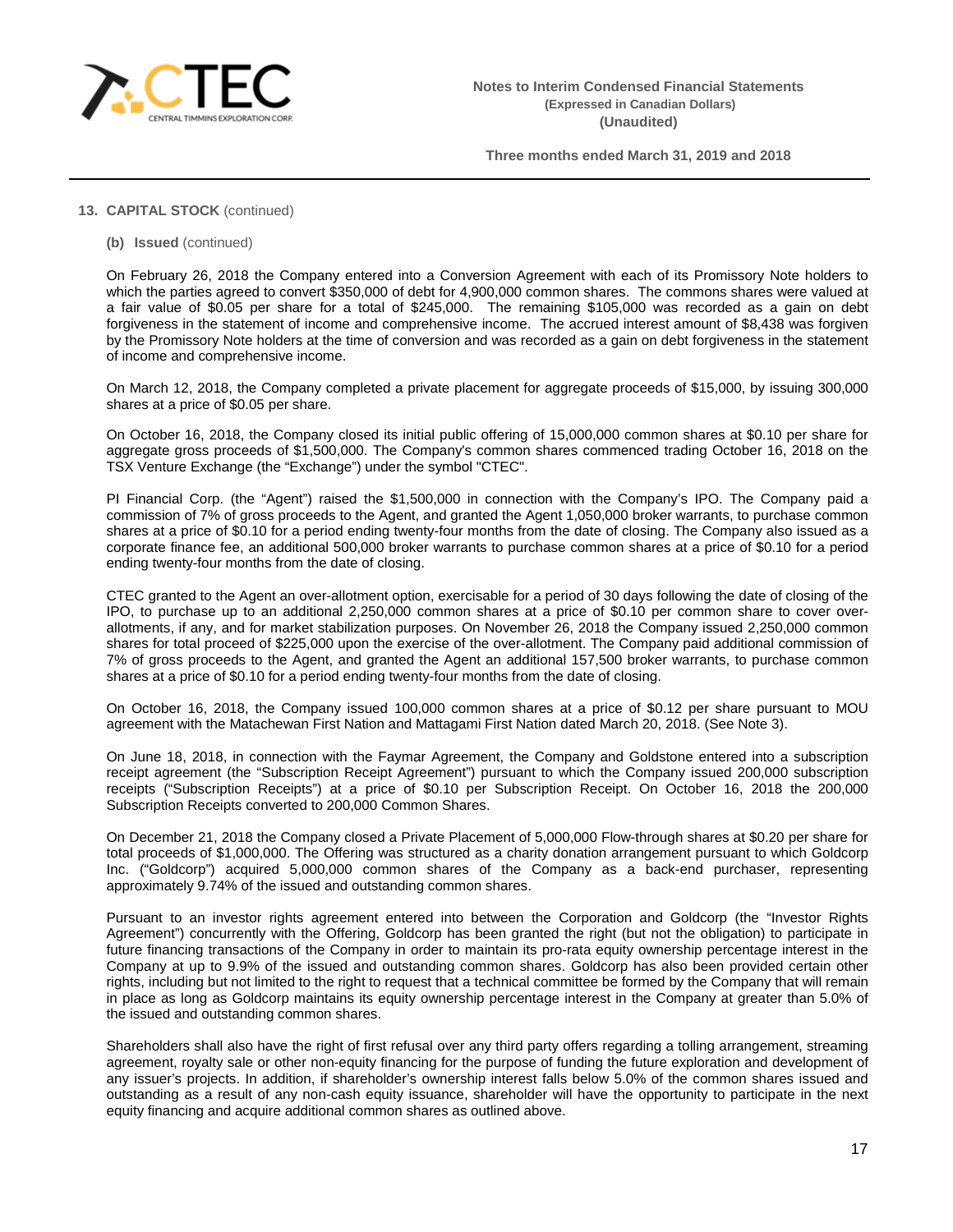

# **13. CAPITAL STOCK** (continued)

**(c) Stock Options – Stock Option Plan**

The Company maintains a stock option plan (the "Stock Option Plan") which was originally approved by the shareholders of the Company on May 17, 2018. The Stock Option Plan is a "rolling" plan under which up to 10% of the issued and outstanding Common Shares of the Company from time to time, subject to adjustment in certain circumstances, may be issued.

In the event that no specific determination is made by the Board with respect to any of the following matters, the period during which an option shall be exercisable shall be five years from the date of grant except those options issued to persons of consultants employed in Investor Relation activities shall vest in stages over 12 months with no more than one quarter of the options vesting in any three month period.

The purpose of the Stock Option Plan is to develop the interest of bona fide officers, directors, employees, management company employees, and consultants of the Company in the growth and development of the Company by providing them with the opportunity through stock options to acquire an increased proprietary interest in the Company.

All outstanding options have been expensed as share-based payments in the period in which they vested. At March 31, 2019, 3,400,000 (At December 31, 2018 – 3,400,000) options were outstanding and have a weighted average exercise price of \$0.10 (December 31, 2018 – \$0.10) per option.

| As at                                   | March 31, 2019 |                 |                |  | December 31, 2018 |           |
|-----------------------------------------|----------------|-----------------|----------------|--|-------------------|-----------|
|                                         |                | Weighted        |                |  | Weighted          |           |
|                                         |                | Average         |                |  | Average           |           |
|                                         |                | <b>Exercise</b> | Number of      |  | Exercise          | Number of |
|                                         |                | <b>Price</b>    | <b>Options</b> |  | Price             | Options   |
| Outstanding at beginning of period/year |                | 0.10            | 3.400.000      |  | ۰                 |           |
| Transactions during the period:         |                |                 |                |  |                   |           |
| Granted                                 |                | -               |                |  | 0.10              | 3,200,000 |
| Granted                                 |                | ٠               |                |  | 0.12              | 200,000   |
| Outstanding at end of period/year       |                | 0.10            | 3,400,000      |  | 0.10              | 3,400,000 |
| Exercisable at end of period/year       |                | 0.10            | 850,000        |  | 0.10              | 850.000   |

A summary of stock options issued and outstanding is as follows:

The weighted average remaining contractual life of the options outstanding at year end is 4.55 years.

On October 16, 2018, the Company issued 3,200,000 stock options to certain directors and officers of the Company at an exercise price of \$0.10 expiring 5 years from the date the Company's Common Shares are listed on the TSX Venture Exchange. On October 17<sup>th</sup>, the Company issued 200,000 options to two consultants at an exercise price of \$0.12 expiring 5 years from the date the Company's Common Shares are listed on the TSX Venture Exchange.

The Options granted are to vest as follows: (i) 25% vesting on the date the Company's Common Shares are listed on the TSX Venture Exchange; (ii) 25% vesting one (1) year following the date the Company's Common Shares are listed on the TSX Venture Exchange; (iii) 25% vesting two (2) years following the date the Company's Common Shares are listed on the TSX Venture Exchange; and (iv) 25% vesting three (3) years following the date the Company's Common Shares are listed on the TSX Venture Exchange.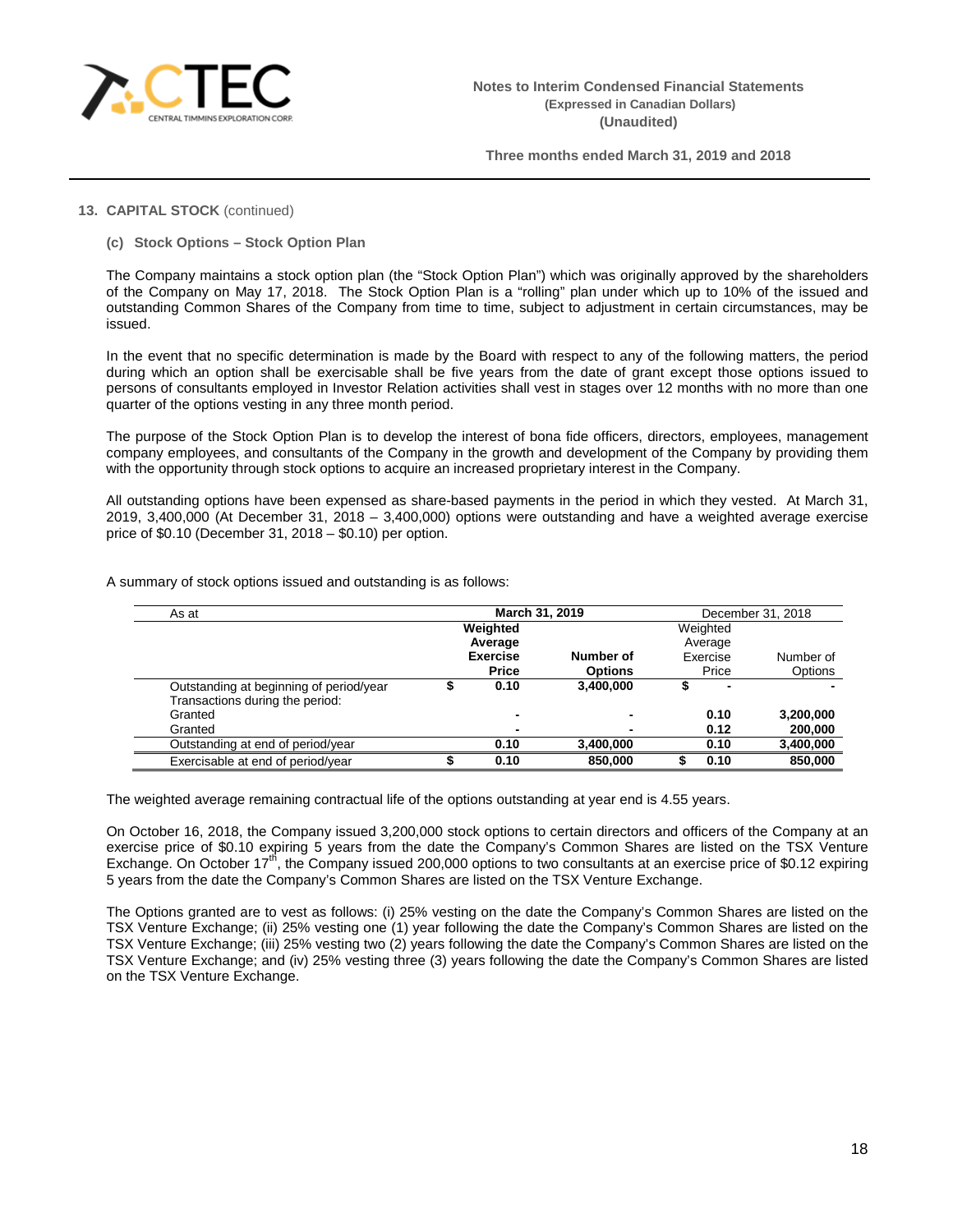

## **13. CAPITAL STOCK** (continued)

**(c) Stock Options – Stock Option Plan** (continued)

The following table summarizes the assumptions used with the Black-Scholes valuation model for stock options issued and outstanding as at December 31, 2018:

| Grant date                    | October 16,<br>2018 | October 17,<br>2018 | Total     |
|-------------------------------|---------------------|---------------------|-----------|
| No. of options                | 3,200,000           | 200,000             | 3,400,000 |
| Exercise price                | \$<br>0.10          | \$<br>0.12          |           |
| Expected life in years        | 5                   | 5                   |           |
| Volatility                    | 172.40%             | 172.40%             |           |
| Risk-free interest rate       | 2.40%               | 2.41%               |           |
| Dividend yield                |                     |                     |           |
| Forfeiture rate               | $0.00\%$            | $0.00\%$            |           |
| Grant date share price        | \$0.10              | \$0.12              |           |
| Remaining contractual life    | 4.79                | 4.79                |           |
| Fair value of options granted | S<br>303,777        | 22,784              | \$326,561 |

Option pricing models require the use of highly subjective estimates and assumptions including the expected stock price volatility. Volatility is based on comparable companies. Changes in the underlying assumptions can materially affect the fair value estimates. As at March 31, 2019 period end, share-based payments expense for the year totaled \$34,590. (December 31, 2018 – \$112,776)

## **14. WARRANT RESERVE**

A summary of the changes in the Company's reserve for warrants is set out below:

| As at                                   | March 31, 2019 |         |           | December 31, 2018 |           |
|-----------------------------------------|----------------|---------|-----------|-------------------|-----------|
|                                         |                |         | Number of |                   | Number of |
|                                         |                |         | Warrants  |                   | Warrants  |
| Outstanding at beginning of period/year |                | 126.962 | 1.807.500 |                   |           |
| Transactions during the year            |                |         |           |                   |           |
| Fair value of warrants issued           |                |         | -         | 4.183             | 100.000   |
| Fair value of broker's warrants issued  |                |         | -         | 122.779           | 1.707.500 |
| Expired                                 |                |         | ۰         |                   |           |
| Outstanding at end of period/year       |                | 126.962 | 1,807,500 | 126.962           | 1,807,500 |

The weighted average exercise price per warrant of the outstanding warrants as at December 31, 2018 was \$0.10 (2017 - \$NIL).

The following table summarizes the assumptions used with the Black-Scholes valuation model for warrants issued and outstanding as at December 31, 2018:

|                         | October 16,   | October 16, | November 16, |               |
|-------------------------|---------------|-------------|--------------|---------------|
| Grant date              | 2018          | 2018        | 2018         | Total         |
| No. of warrants         | 1,550,000     | 100,000     | 157,500      | 1,807,500     |
| Exercise price          | 0.10<br>\$    | \$<br>0.10  | 0.10<br>\$   |               |
| Expected life in years  | 2             | 5           | 2            |               |
| Volatility              | 148.99%       | 172.06%     | 149.67%      |               |
| Risk-free interest rate | 2.30%         | 2.40%       | 2.22%        |               |
| Grant date share price  | 0.10          | 0.10        | 0.105        |               |
| Dividend yield          |               | ٠           |              |               |
| Fair value of warrants  | \$<br>110.810 | \$9.489     | 11.969<br>S. | \$<br>132.268 |